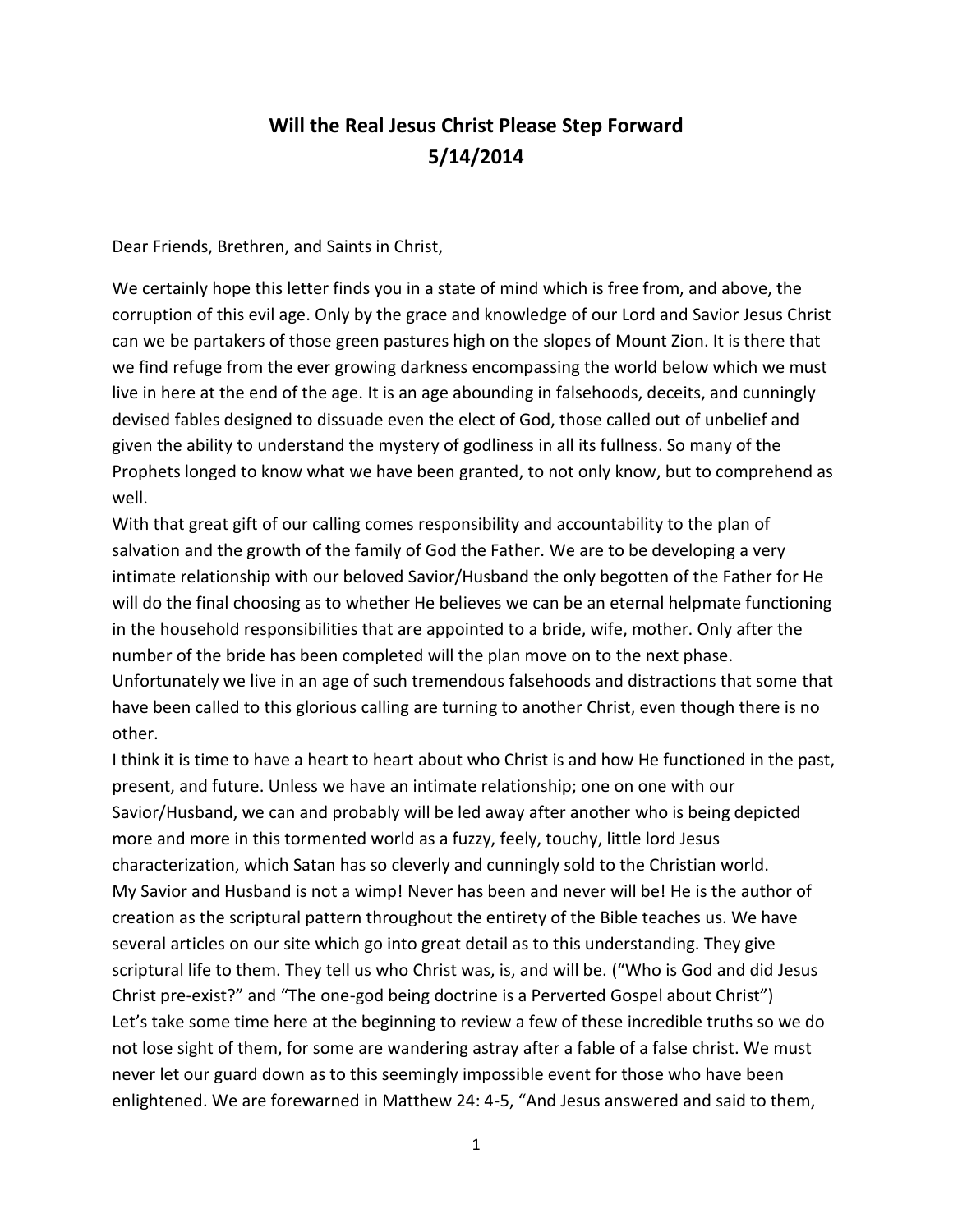Take heed that no one deceives you. For many will come in My name, saying I am the Christ and will deceive many." These deceivers claim to know Christ and are doing everything in their power to delude us into following another christ, one who is not recognizable in scripture but all the same being accepted by many. It is very disheartening to see brethren stumbling into the way of a false christ. My Savior and Husband is a mighty Being, the only begotten Son of the Father, and He has existed from eternity as one of the Elohim. As Paul instructs us in Hebrews the  $7<sup>th</sup>$  chapter He was, "without father, without mother, without genealogy, having neither beginning of days nor end of life, but (until He was) likened to the Son of God."

This awesome eternal Being gave all that He was up, to become a sacrifice and an example for His creation. He emptied Himself, divested Himself of all His eternal glory to enter into a new relationship with His eternal companion and with Their creation. This awesome truth as to the mystery of Godliness is absolutely staggering when we come to understand that He, They, did it for us!

Philippians 2:3-8, "Let nothing be done through selfish ambition or conceit, (that is where Satan stumbled and fell) but in lowliness of mind let each esteem others better than himself. Let each of you look out not only for his own interests but also the interests of others.

Let this mind (the one we just read about) be in you which was also in Christ Jesus, who, being in the form of God (a God Being, Elohim), did not consider it robbery to be equal with God (the Father), but emptied Himself (of all His eternal glory) taking the form of a servant and coming in the likeness of man. And being found in appearance of a man (exactly the same nature), He humbled Himself (unlike Satan) and became obedient to death, even the death of the cross." We must not be ashamed or deluded or dismayed in any way, shape, or form as to the true gospel about Christ. It is good news from start to finish, even His gruesome death on our behalf. Many come preaching in His name emphasizing good works but clouding it all up with the image and characterization of a false wimpy christ. That is simply suppressing the truth in unrighteousness. Please do not become futile in your thoughts on this, always be focused who your Savior/Husband is and how He functioned for we are to walk, to do, what He did. Thus we have Satan trying to deceive us into following a different christ and thus not sustaining and growing in an intimate relationship with the true Christ. Many today are changing the glory of an incorruptible Savior to the image of a wimpy, emotional, corruptible, man. Once again please do not exchange the truth of who Christ was, is, and will be, for a Satan spawned lie. The Being we know as Jesus Christ, and for that matter by many other names, had been without father, without mother, without genealogy, having neither beginning of days nor end of life; gave that all up because of the love He had for His creation. It was at that moment in time that He and the Being we now know as the Father entered into a new relationship. No longer would they be on an equal plain. The Word humbled Himself before His eternal friend and all of creation to live as a man and to direct all glory to the Father. That awesome act condemned Satan the devil and destroyed his lie to the angels who had followed him in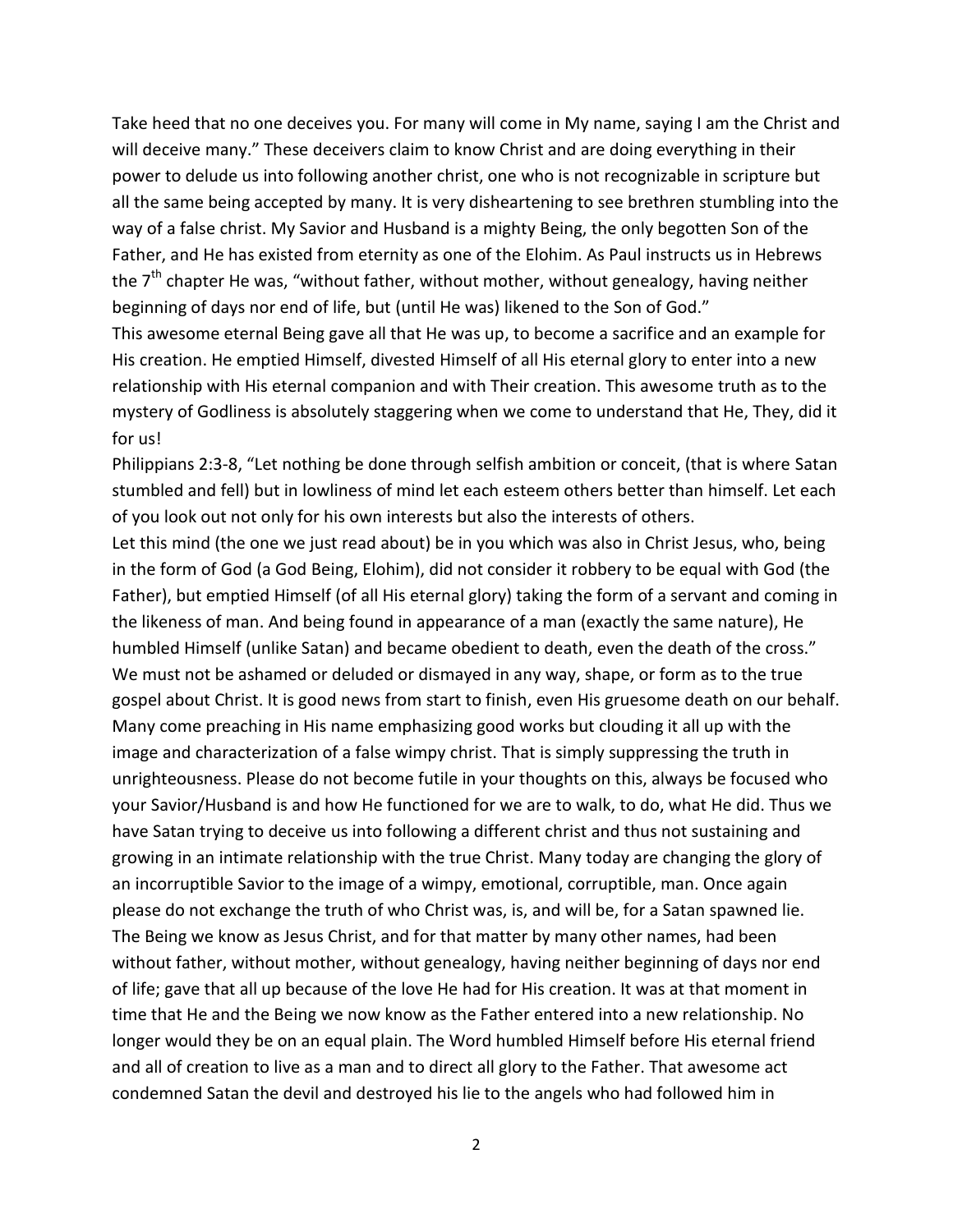rebellion against the Elohim. From that time forward the Word would be known as the son of God the Father and thus His only begotten son, for it was the Word who had done all the creating up to that point in agreement with His eternal companion.

Paul continually instructs us in such things, as to the Word becoming or being likened to the Son of God. That was a new relationship between them. That is why we read in Hebrews 1:5; "You are My Son. Today have I begotten You (What day? The day He was begotten in Mary) and I will be to Him a Father, and He will be to Me a Son."

So the day the Word emptied Himself of His eternal glory was the same day His eternal companion begot Him in the virgin Mary. On that day, and at that very moment in time, the two Elohim entered into a father/son relationship. Please just think on this for a moment, actually meditate on it often. The Being we know as the Word and the Being we now know as the Father entered into a relationship on behalf of Their creation that had the possibility of Them being separated forever. The Word emptied Himself of His eternal glory! He had to do that to become a man! As a man He was tempted just as we are as Paul clearly tells us in Hebrews 2:18 and 4:15. That means He could have sinned and thus that sin would have separated Him from the Father. Can we begin to understand the magnitude of His sacrifice? Do we understand that sacrifice also impacted the Father as nothing else had in all of eternity? And we think we make sacrifices from time to time. Just think of the mind that was in the Word that He would do so and esteem the Father better than Himself to all creation. The humility of such a thing will never be matched but all the same we are to follow it in our daily lives. There is a caveat to this understanding however. We do not allow ourselves to be flooded with false humility which we will address later.

We can read about this great Godly pattern in many places in scripture but none sums up the beauty and totality of it as does John 1:1-14.

"In the beginning was the Word, and the Word was with God (the Being who became the Father) and the Word was God (Elohim). He was in the beginning with God. All things were made through Him (the Word), and without Him nothing was made. In Him was life (eternal) and the life was the light of men. And the light shines in the darkness and the darkness did not comprehend it (Satan and his fallen angels). There was a man sent from God (from both of Them, for this was 6 months prior to the Word emptying Himself) whose name was John. This man came for a witness, to bear witness of the Light, that all through him might believe. He was not that Light, but was sent to bear witness of that Light, the true Light which gives light to every man who comes into the world. He was in the world, and the world was made through Him, and the world did not know Him.

He came to His own (first covenant bride; Jews/Israel) and His own did not receive Him. But as many as received Him (the Gentiles) to them He gave the right (authority) to become children of God, to those who believe (to entrust ones spiritual wellbeing) in His name: Who was not of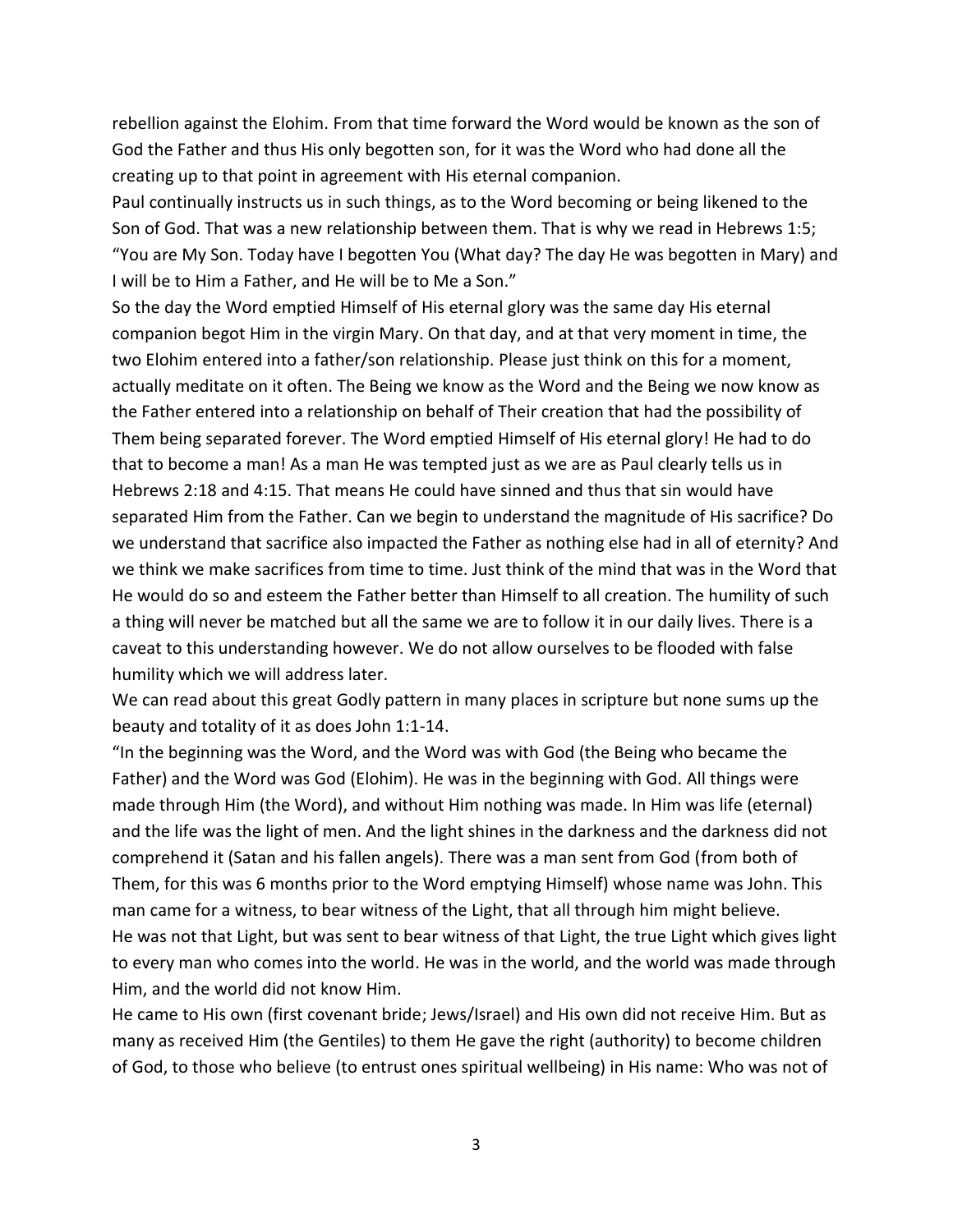blood, nor of the will of the flesh, nor of the will of man, but of God (He was completely reliant on the Fathers help to make it through).

And the Word became flesh and dwelt among us, and we beheld His glory, the glory as of the only begotten of the Father (because all creation had taken place through Him, the Word, up to that point) full of grace and truth."

This dear saints is a brief review into the mystery of Godliness as spoken to us by Paul in 1 Timothy 3:16.

"And without controversy (there was no controversy or question in Paul's mind for the scriptural pattern was very clear) great is the mystery of Godliness: God was manifested in the flesh (the Word), justified in the spirit, seen by angels (since their creation), preached among the Gentiles, believed on in the world, and received up to glory." Christ debunked all of Satan's vain claims which led to many of the angels being deceived.

So what glory did He receive?

John 17:4-5; "I have glorified You on the earth, I have finished the work You have given Me to do. And now, O Father, glorify Me together with Yourself, **with the glory which I had with You before the world was."**

Once again a very brief review of the scriptural pattern of Godliness preserved for us here at the end of the age so we will be without excuse as to our understanding it in its simplicity with the help of Gods spirit. However it is hidden as a mystery from the vast majority of mankind at this time for very important reasons that God has determined must be in place for the sequence of events as to the plan of salvation.

The Being we know as Jesus Christ was according to very clear scripture the member of the Elohim who interacted in person with mankind and more specifically with Israel. The Being we now know as Father was in the background for most of the time but not all of it. There are many scriptures which teach us that.

John 6:44-46; "No one can come to Me unless the Father who sent Me draws him; and I will raise him up at the last day. It is written in the prophets, And they shall all be taught by God (actually Yehovah). Therefore everyone who has heard and learned from the Father comes to Me. Not that anyone (man) has seen the Father, except He who is from God; He has seen the Father,"

Matthew 11:27; "All things have been delivered to Me by My Father, and no one knows the Son except the Father. Nor does anyone know the Father except the Son, and he to whom the Son wills to reveal Him."

Christ makes it clear in the scriptures that the Father interacts with mankind by His spirit and through the Son. This is all very important and very relevant to understanding who the real Jesus Christ is, was, and will be. We are to follow His example in life as to how He walked on earth in righteousness.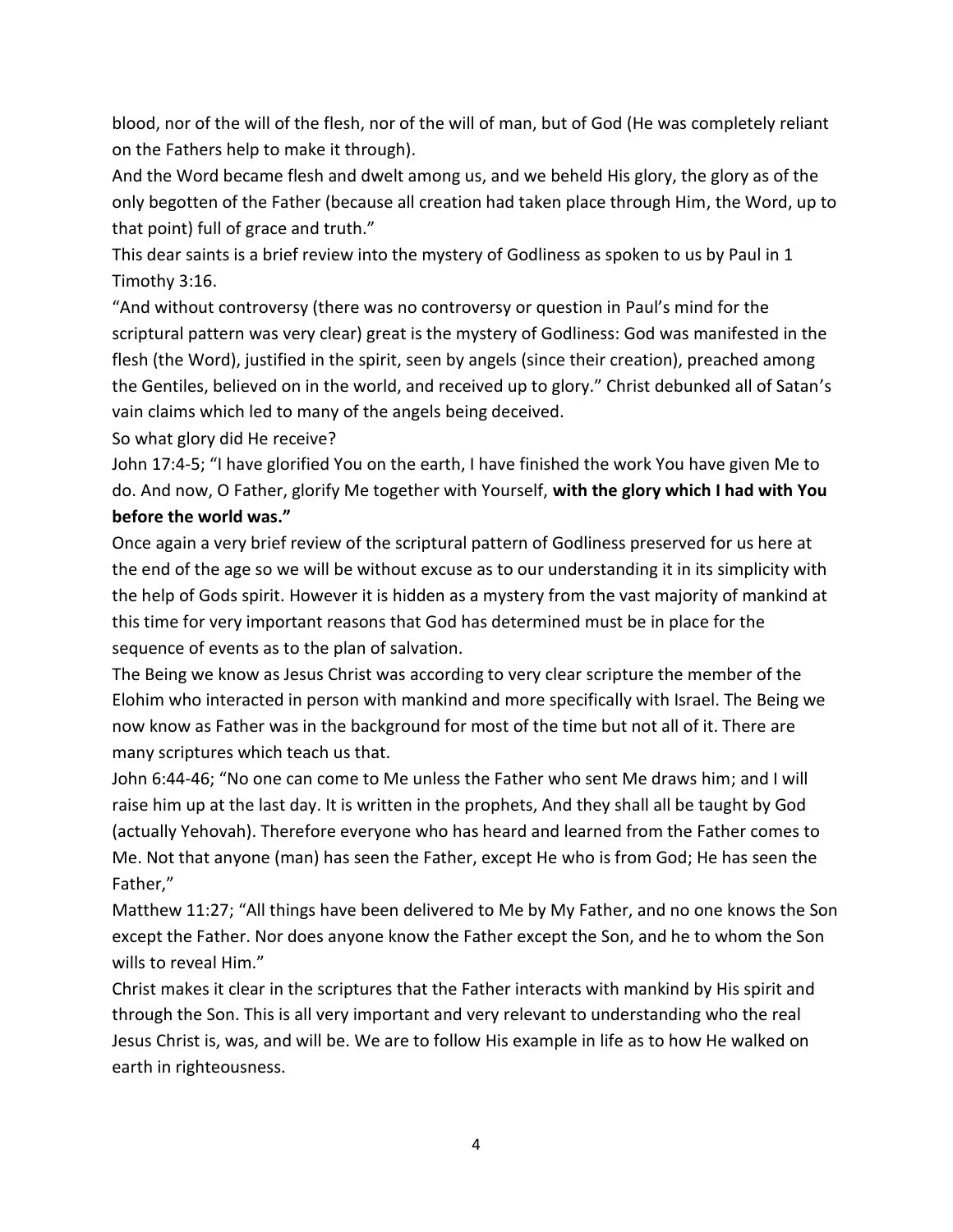The apostle Paul did not want us to be ignorant as to whom Christ had been under the terms of the first covenant.

1 Corinthians 10:1-4;

"Moreover brethren, I do not want you to be unaware that all our fathers were under the cloud, all passed through the sea, all ate the same spiritual food, and all drank the same spiritual drink. For they drank of that spiritual Rock that followed them, and that Rock was Christ."

There are many more scriptures which address this pattern that Christ was the interactive God of the Old Covenant scriptures. The studies I mentioned earlier are loaded with the scriptures which form that pattern. Paul also instructs us in Hebrews 13:8 that, "Jesus Christ is the same yesterday (First Covenant), today (Second Covenant), and forever (The Kingdom)." With that Biblical truth and fact in mind let's see what some of His activities and commanded actions where in the First Covenant times. We will see He is not the author of fuzzy, feely, and touchy (FFT) emotionalism which is being passed off today as the love of God. No, He is not some wimpy little lord Jesus giving the peace symbol to all and tip toeing through the tulips. He is a compassionate loving Creator who knew He would ultimately be laying down His eternal glory to become our Savior and thus our life for He conquered death for us. That is one brave and courageous individual as well as being a humble one. He knew before the foundation of the world that it might come to His ultimate sacrifice for us. The love of the Father and the Son for Their creation is beyond our comprehension as men to understand and only through the giving of the holy spirit to us can we even begin to do so. That is why mankind without the spirit of God dwelling in them or leading them is so easily convinced that Christ was full of the fuzzy, feely, touchies and not capable of hurting a fly or saying a word against anyone in spite of the very clear scriptures of God. That is why many today are offended when a saint, a follower of the true Christ, stands up and speaks the truth about others actions who claim to be followers of Christ and in many instances even leaders who profess to be in the body Christ. We will see where Christ and the apostles did the very same thing, that is, expose darkness in whatever form regardless of the orator or originator of it. In fact the scriptural pattern and command is so very evident it is hard to believe that one with Gods spirit could become so estranged from Christ that they could come to believe He would not ever do such a thing.

Those who are called by the Father are expected to have a very clear understanding of who the Son is so that the Son can have an intimate relationship with them. This is so very important because He at this time is deciding, choosing, judging, who will qualify to be His eternal helpmate in the household of the Father and to assist in the continuance of the establishing of the family of God through the plan of salvation. Not everyone who starts on that journey will complete it.

Matthew 7:21-23;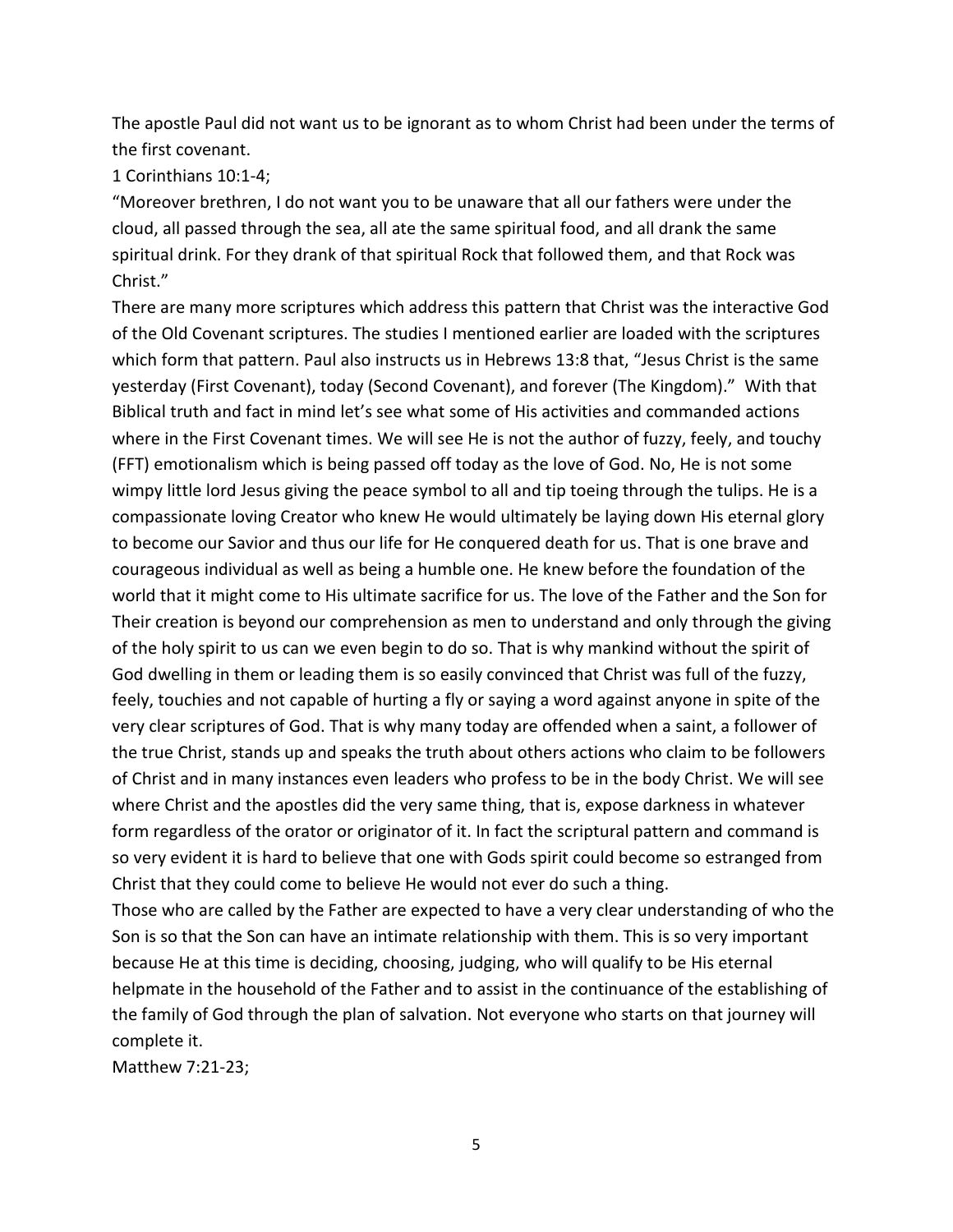"Not everyone who says to Me, Lord, Lord, shall enter the Kingdom of Heaven. Many will say to Me in that day, Lord, Lord, have we not prophesied in Your name, cast out demons in Your name, and done many wonders in Your name? And then I will declare to them, I never knew you; depart from Me, you who practice lawlessness."

With comments like that coming from Christ I would imagine we can safely say there is no perception of a little lord Jesus in them. The false christ would be saying to them in an emotional outburst of blathering words and tears, that it's okay, everyone can come play with me in the kingdom just come as you are. But many today would condemn the true Christ for behaving so rudely, intolerantly, and mean, based on His forgoing statement.

Just think here in Matthew we see many coming to Him all puffed up talking about, and actually reciting to Him, all the good things they did for Him, so pay up! There obviously is a big disconnect going on between them, for Christ says He never knew them and thus they never really knew Him either. Then He calls their works of greatness; lawlessness. That's way over the top for the fuzzy, feely, touchy, love types. All these folks were concentrating on the things they did for Him. Big error to say that to a mighty God!

In Luke 6:46 Christ says; "But why do you call Me Lord, Lord, and do not do the things which I say?" Now that is not a good beginning for a lasting intimate relationship which is intended to become an eternal one.

## 1 John 2:3-6;

"Now by this we know that we know Him, if we keep His commandments (The rules of the Fathers household). He who says, I know Him, and does not keep His commandments, is a liar, and the truth is not in him (nothing of the FFT's to be found there). But whoever keeps His word truly the love of God is being perfected in him. By this we know that we are in Him. He who says he abides in Him ought himself also to walk just as He walked."

There's a big ouch! Two really big lessons to be found here. The first is that if we keep the word of God and specifically His commandments then we will know both the Father and the Son and His love will be perfected in us. So here we are taught the love of God is directly tied to the commandments of God. You know the ones; do not commit adultery, do not murder, do not lie, and so on. So the love of God is directly tied to obedience! Imagine that. The FFT group is dismayed by that teaching. We are told without conducting ourselves in that understanding and obedience not only will we not know Them, but we are liars to boot devoid of the truth. John 15:9-10;

"As the Father loved Me, I also have loved you; abide in My love. If you keep My commandments, you will abide in My love, just as I have kept My Fathers commandments and abide in His love." Sounds like a pattern to me. How does Paul put it? "Imitate me as I imitate Christ."

So here we once again have a scriptural pattern with conditions. What are the conditions? Obedience to commandment keeping and following the example Christ set. Of course where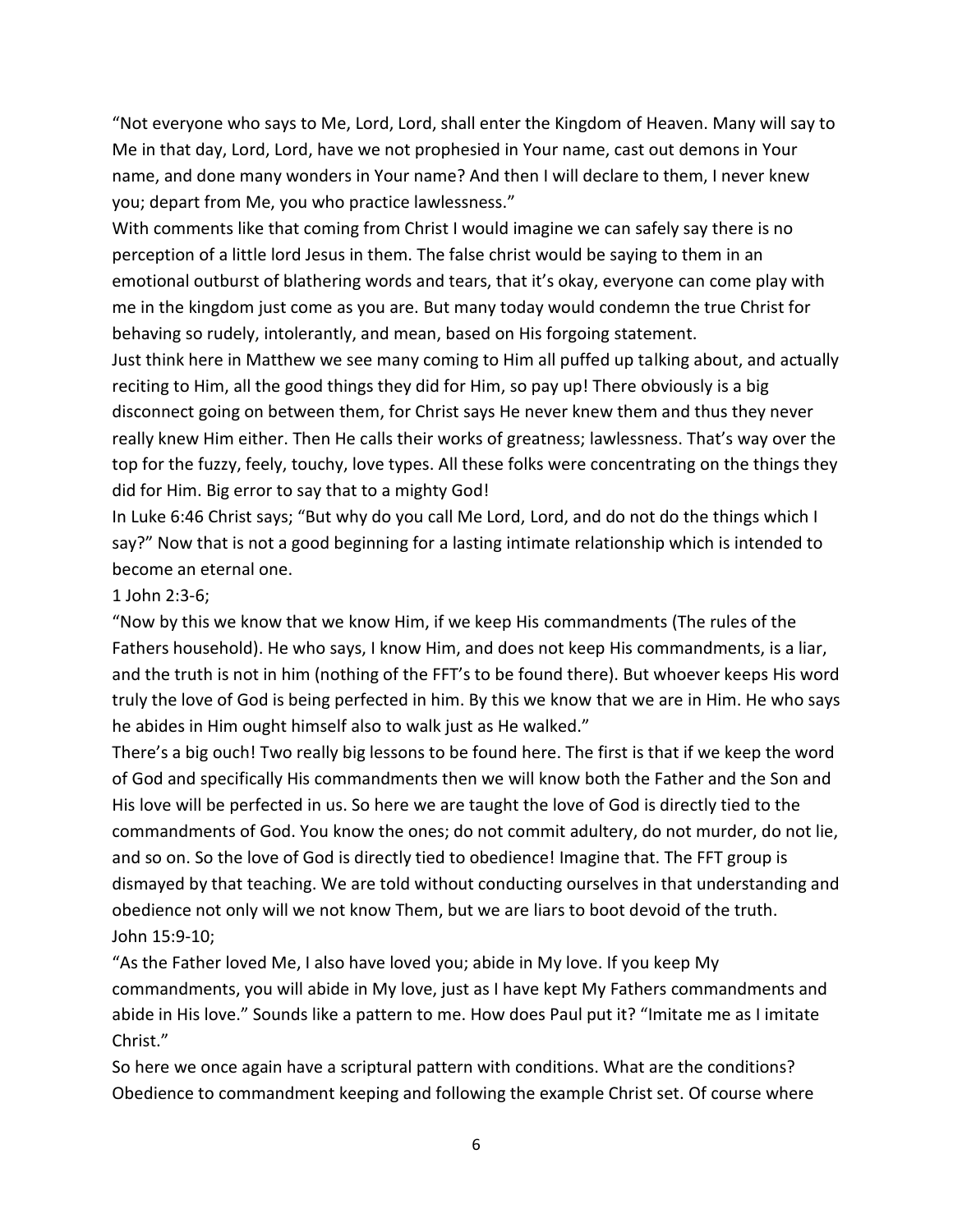there are conditions there are always consequences as well. The Father and the Son are not respecters of persons. Scriptures instruct us to not show partiality between a rich man and a poor man but to judge on the basis of what is right and what is wrong. Oh no! Where's the love in that! Well that is exactly what the FFT crowd is all about. They are very partial to a sense of greater morality and mercy than that of God. The Corinthian Church fell victim to that very same thing when they allowed a man who was conducting a very vile act with his father's wife to be numbered among them. What was Paul's reaction? 1 Corinthians 5:5; "deliver such a one to Satan for the destruction of the flesh that his spirit may be saved in the day of the Lord Jesus." He then scolded them and told them, "Your glorying is not good. Do you not know that a little leaven leavens the whole lump?"

## 1 Corinthians 5:1-5;

"It is actually reported that there is sexual immorality among you, and such sexual immorality as is not even named among the Gentiles – that a man has his father's wife! (That is exactly one of the filthy outcomes of the one-god doctrine as we will see momentarily) And you are puffed up, and have not rather mourned, that he who has done this deed might be taken away from among you. For I indeed, as absent in the body but present in the spirit, have already judged him who has done this deed as though I was present. In the name of our Lord Jesus Christ, when you are gathered together, along with my spirit, with the power of our Lord Jesus Christ, deliver such a one to Satan for the destruction of the flesh, that his spirit may be saved in the day of the Lord Jesus."

Lots to learn here from Paul and the actions of the Corinthians so let's sum some of it up. This member of the congregation had a sexual relationship with his father's wife. Now that could be his mother but let's say it was with a second wife of the father who was not his biological mother. Still a sin as scripture bears out! The one-god doctrine claims that Christ was not the God of the first covenant. That covenant was a marriage covenant as we have articulated with scripture upon scripture in articles on the website. We also clearly show that Christ in fact was that God/Elohim who was married to Israel and Judah. In the second covenant scriptures we see that Christ is going to marry spiritual Israel in a future time and that he is betrothed to her at this time. We also show from Romans that He was the God of the first Covenant who had been married to Israel and Judah and how Paul was instructing the Jews at Rome that since He died they were released from the law of the husband and could marry again. This is all very important to the plan of salvation and Satan wants to destroy this knowledge. If Christ was not the God of the first marriage covenant then He in marrying Israel and Judah who were now betrothed to Him under the second marriage covenant terms would be committing the same filthy sin that the guy in Corinth had. He would have a relationship with His Father's wife! Give me a break folks. That is just one of the filthy lies housed in the one-god doctrine circulating in many sectors of the body today. Pure filth! How did Paul say it should be dealt with? Publically, in the wide open, so everyone would see and learn when they all came together. This was not a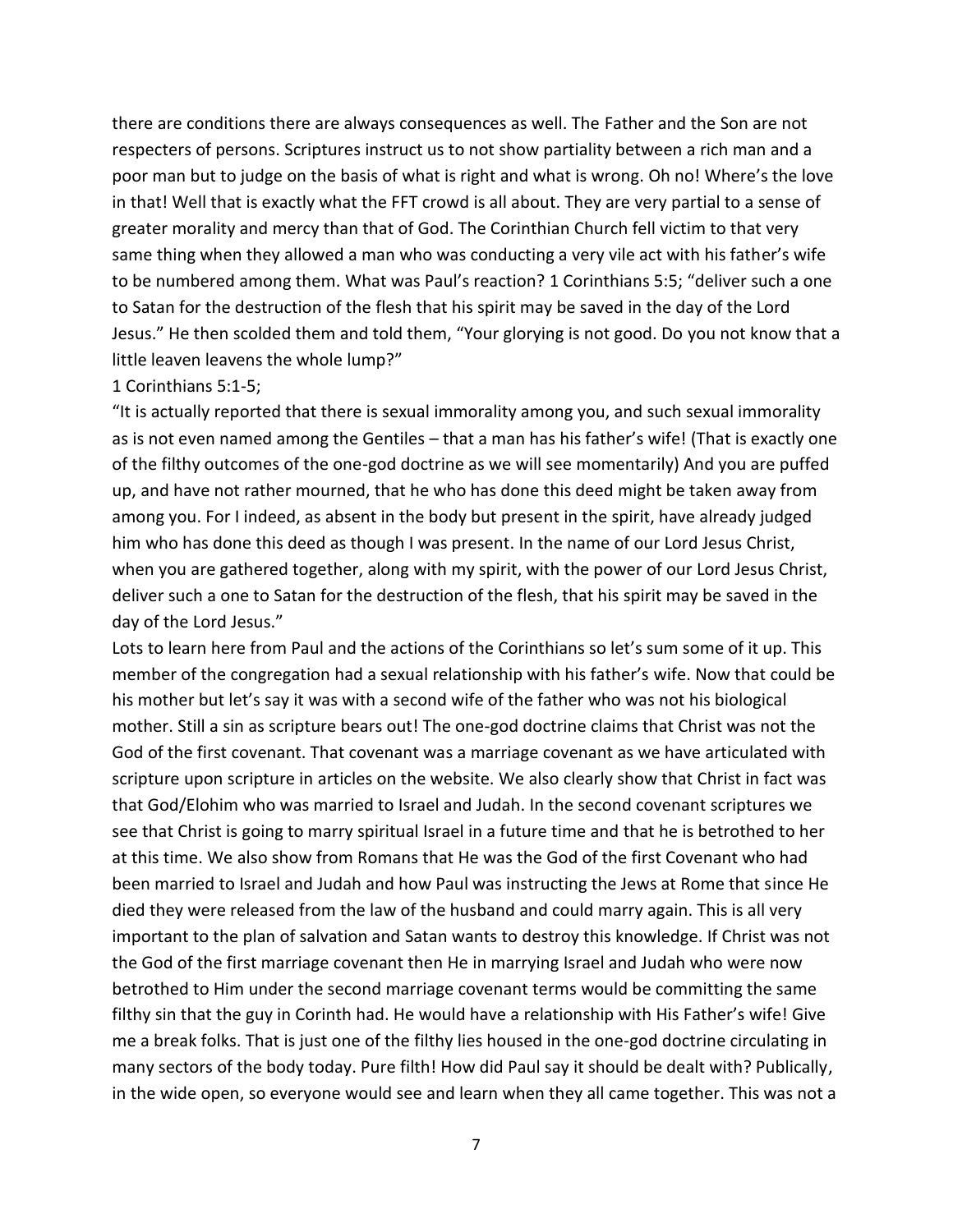small thing to Paul. It was a detestable thing which brought shame to the house of God. That is why I am so outspoken about this filthy one-god being doctrine. I have followed Paul's instructions to the Corinthians as to publically exposing it for what it is and from separating myself from those who teach it, and in some cases from those who tolerate it among themselves. To allow such a filthy premise to exist overtly or covertly among the body is flat out wrong as scripture details over and over again. Think you have more understanding, mercy, and compassion, than God? That is puffed up and laden with sin and will spread throughout the body with devastating effects. Such a filthy premise as what took place in Corinth and being assigned to the Father and the Son is no different than the filth of homosexuality. In addressing such filth and other sins in Romans the first chapter Paul makes the following summation in verse 32. "Who know the righteous judgments of God, that those who practice such things are worthy of death, not only do the same but also approve of those who practice them." If we do not openly oppose such filth then we are guilty of the same thing for we approve (tolerate) those who practice them. That's a bad thing folks. We are not to approve of such things in any way, shape, or form. Either they leave or we do. The one-god being doctrine is filthy to the core and an incredible deception of the devil. Our opposition to it should be shouted from the roof tops. I have been condemned by the purveyors and teachers of it and that is meaningless to me. I will continue to expose such filth for what it is regardless of the package it comes in or the clever coating it is given.

Satan is very clever and cunning in his approach to deception. The many who say, Lord, Lord will be getting a big surprise if they have not sought out a relationship of obedience to Christ's commandments and thus the way He Himself functions. The lesson of Matthew 25:31-46 resonates here especially in verse 44.

"Then they also will answer Him, saying, Lord, when did we see You hungry or thirsty, or a stranger or naked or sick or in prison, and did not minister to You?"

Verses 45-46 give His non little lord Jesus reply. They did not recognize Him, those who were truly a part of His body, because they set the standards as to who was called and who was not. If you were not one of theirs you were not of Christ for they perceive themselves as the gateway to Him. They defined the criteria of acceptance not Christ. Please be mindful that can happen in both extremes; the elitist dominion folks, and the false humility FFT folks.

We have read earlier that the love of God, the perfecting of it, is intricately tied to keeping the commandments of God. They are the Father's household rules of conduct. So is there a biblical description of what the love of God is in its rawest form?

1 John 4:8;

"He who does not love does not know God, for God is love."

:16, "And we have known and believed the love that God has for us. God is love, and he who abides in love abides in God, and God in Him."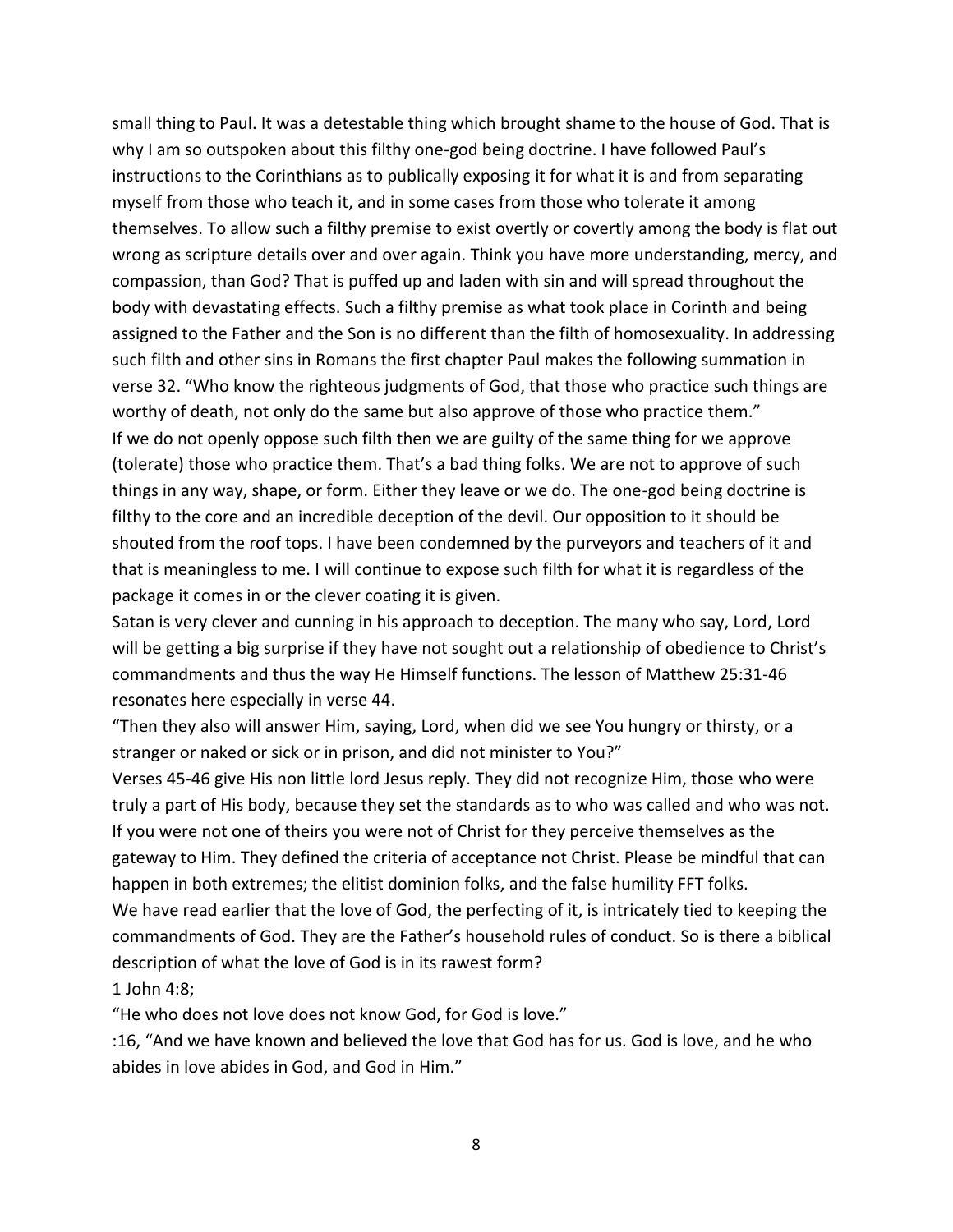5:2-3; "By this we know that we love the children of God, (our brothers and sisters called by the Father) when we love God and keep His commandments. For this is the love of God, that we keep His commandments. And His commandments are not burdensome."

How simple is that; biblical love = commandment keeping without reservation or regret. The apostle Paul declares to us in Romans 13 that "love is the fulfilling of the law." The context is that of a neighbor and not letting harm come to him and he references commandments 6-10. The question then begs to be answered, if we let our neighbor or brother suffer harm are we unaccountable for doing so? Not according to God. We are actually our brother's keeper and as such if we see someone who is, or about to harm him, we have a command to step in. What do you do folks? Do you act like a little wimp and cover yourself with a basket or do you speak boldly to the one who is about to cause harm? Paul tells us in Ephesians 6:10;

"Finally, my brethren, be strong in the Lord and in the power of His might."

You are all familiar with the context in which he says this. It is all about fighting spiritual battles and putting on the whole armor of God to do so. Part of that armor is a sword. Do you think for one minute it is just for show? We are to be bold in the word of God. Do we know how to use that sword to defend ourselves or another? There are some in the body who would not touch the sword of truth to do so. They are the FFT types who tell us to turn the other cheek. They are clueless to the lesson of Christ's simple comment on doing so. They claim we are ungodly if we in fact use the sword along with the rest of the armor in preaching the gospel. The whole gospel of God.

Look how Paul sums this lesson up. Verses 17-20;

"And take the helmet of salvation and the sword of the spirit , which is the word of God; praying always with all prayer and supplication (to be able to use them when needed) in the spirit, being watchful to this end with all perseverance and supplication for all the saints, and for me, that all utterance may be given to me, that I may open my mouth boldly to make known the mystery of the gospel, for which I am in chains; that in it I may speak boldly, as I ought to speak."

Paul didn't shy away and hide under a basket when confronted by evil works of another. He all the more spoke out against it and used the word of God to do so regardless of who it was or what the consequences to him would be. Why? Because evil is evil regardless of what package it shows up in. Paul loved God and the brethren to the point he would lay down his life let alone suffer beatings and other such behavior from others.

So in summing up what we have seen we have read that God is love, the very source of it. The bible boldly defines that love is the keeping of the commandments and the premise for us to be abiding in Christ and He is in us. No other way works folks. That is the bottom line. So let's see the God of love in action. The world does not get this but the called and chosen of God should. Joshua 8:1-2; Then the Lord said to Joshua: Do not be afraid or dismayed; take all the people of war with you, and arise, go up to Ai. See, I have given into your hand the king of Ai, his people,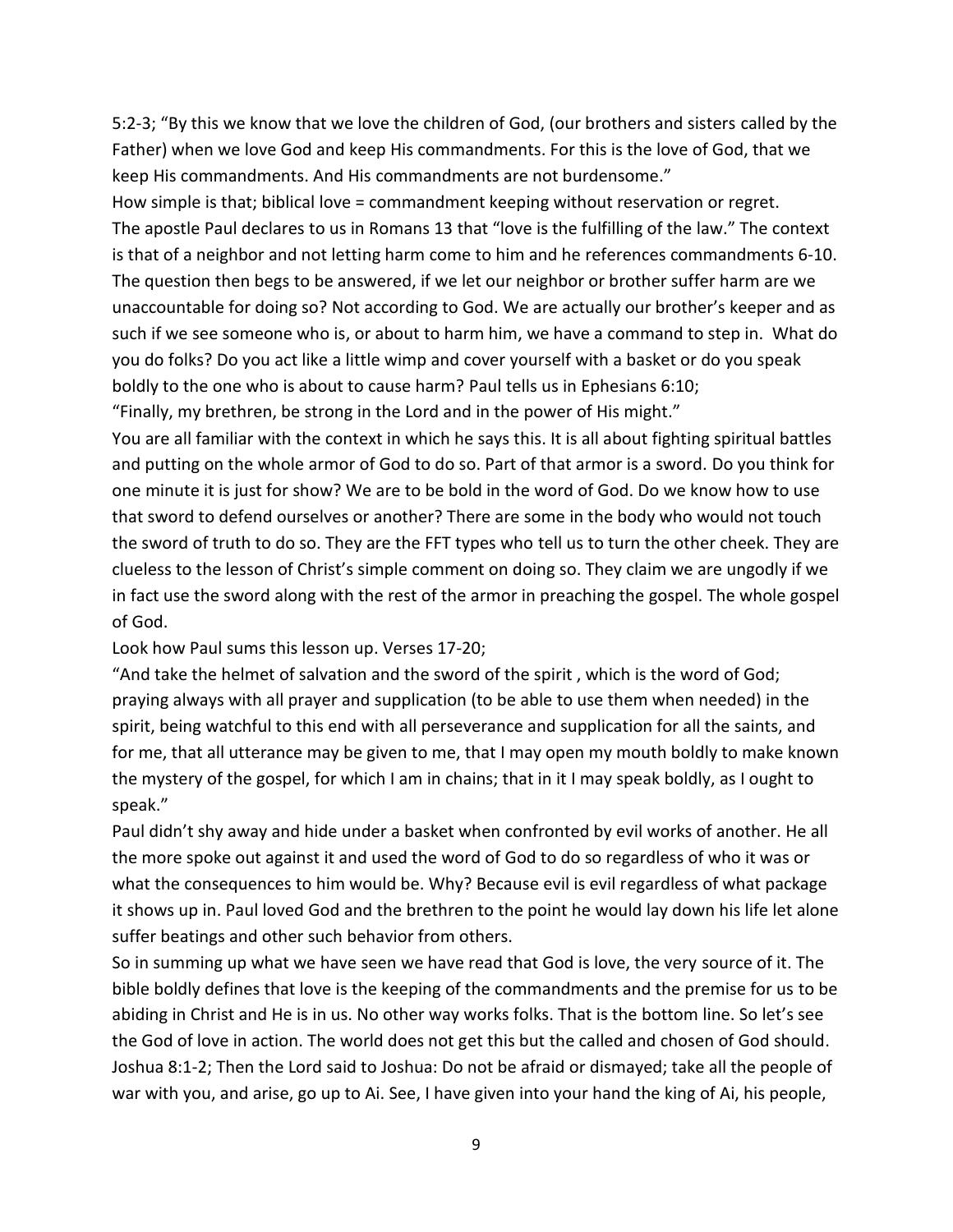his city, and his land. And you shall do to Ai and the king as you did to Jericho and the king. Only its spoil and its cattle you shall take for booty for yourselves. Lay ambush (sneak attack, not fair) for the city behind it." What had they done to Jericho?

Joshua 6:21,

"And they utterly destroyed all that was in the city, both man and woman, young and old, ox and sheep and donkey, with the edge of the sword."

Want something a little softer?

Exodus 21:20-21

"If a man beats his servant or maidservant with a rod, so that he dies under his hand, he shall surly be punished. Notwithstanding, if he remains alive for a day or two, he shall not be punished; for he is his property."

I ask; are you dismayed at this? If you are then you have a stumbling block before you and you will need to come to grips with it. I can recite scripture after scripture where the Being we know as The Word, who became Jesus Christ did this very same thing over and over in His relationship with Israel. We need to understand those types of actions from the viewpoint of a loving God are for the wellbeing of His creation. If we do not understand why, then we can fall to the illusion of the little lord Jesus characterization flooding Christianity today. Satan has a reason for convincing people to believe that illusion. Christ is coming back to make war! When He does, many will think it can't be Christ for He would never do such a thing!!! Remember we are talking about the Being, the loving God, who killed all of mankind except 8 people by drowning them. Do we understand why? Because God will not tolerate evil to overcome His creation. It is better off not existing than to exist full of evil. Evil promulgates evil! 1 Corinthians 15: 33-34;

"Do not be deceived. Evil company corrupts good habits. Awake to righteousness and do not sin, for some do not have the knowledge of God. I speak this to your shame." Very easy to understand with the spirit of God assisting us. That is why mainstream Christianity usually does not turn to the First Covenant scriptures except for tithing. They do not recognize the God of the first covenant scriptures as the Father or the Son of the second covenant scriptures because of the incredible job of deception Satan has pulled off on it. They have believed the lie and unfortunately he is making headway into some who profess to be begotten of God and in the body of Christ. Satan is actually making headway into dumbing down brethren who should know better. He has convinced mainstream Christianity that the God of the Old Testament was vicious and bloodthirsty; for both the blood of man as well as the blood of "poor innocent" animals. Just think how harsh this God was who had tens of millions of animals sacrificed and burned and called the resulting smoke; a sweet smelling aroma. Can you give an answer to this if challenged by one of the FFT crowd? Or are you dismayed by it without words to give an answer? The world certainly is, yet they will muster most of mankind to kill all those who believe the truth! How deluded is that?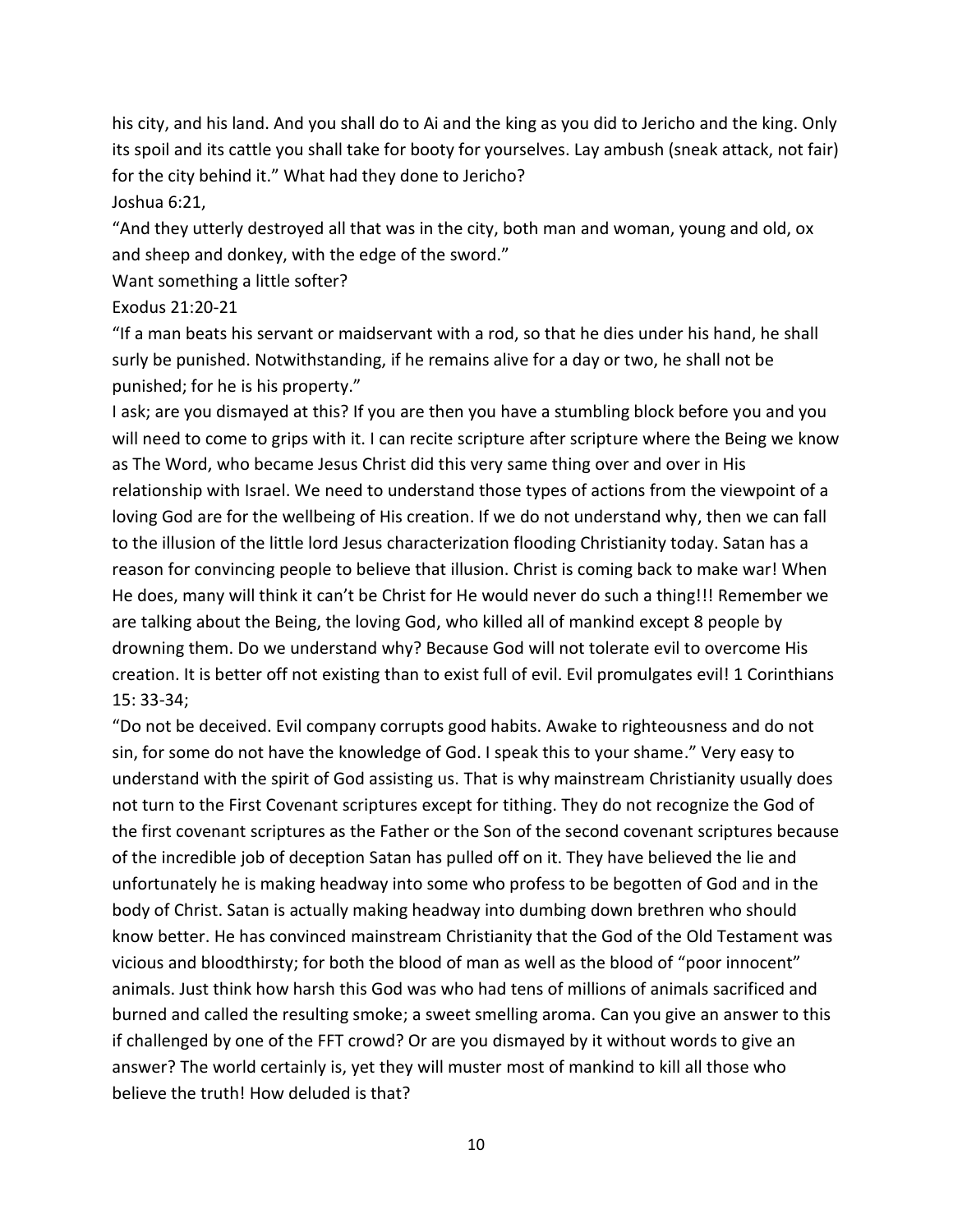## 2 Corinthians 2:14-17.

"Now thanks be to God who always leads us in triumph in Christ, and through us diffuses the fragrance of His knowledge in every place. For we are to God (the Father) the fragrance of Christ among those who are being saved and among those who are perishing. To the one we are the aroma of death to death, and the other the aroma of life to life. And who is sufficient for these things? For we are not as so many peddling (adulterating for gain) the word of God; but as of sincerity, but as from God, we speak in the sight of God in Christ."

The time we live in is not just assigned to us to receive the gift of salvation, eternal life; it is also a very special time to qualify for a special function in the household of God the Father. We are called at this time, predestined as the scriptures call it, to be judged on our own personal works for the humble function of the bride of Christ, the responsibilities of the mother in the household of the Father. Some may think of that as an unachievable high and mighty thing. I do not, for Christ tells us He will finish what He has started in us. Some look at it as a function of great power and authority. I do not. If you think it is such a thing just ask a mother with a household of children if she thinks her job is full of glory, power, and authority. Ask her to define it in one word for you and she will tell you "work" lots of work. It is a function which emphasizes the denial of the self quite often because of the overwhelming need to serve the rest of the family. That is a labor of true love when placed in a spiritual perspective. Do not be taken captive into the lie of the great ones who try to subjugate you to themselves. They make every attempt to separate you and me from the true work we have been given by inserting their mantra of doing "the work." They try to convince us that they are doing the work of God through their organizations. It comes in many forms but the bottom line is it is a false work, one that Christ will not recognize when He returns and will rebuke them for it. Their work needs us for we are to pay and pray and sit there and shut up and be awed by their greatness in leadership and understanding. When Christ was asked what shall we do to do the works of God He replied as it is recorded in John 6:29; "This is the work of God, that you (yes all of us) believe in Him who He sent."

How do we manifest the belief in Him?

By doing the things which He did. Great miracles! Sure if its granted to us, but how about preparing ourselves to be a humble loving bride, a daughter of great value. Our Father and Savior/ Husband are watching us, we are in Their sight all the time, and it will be our works that They use to make that decision as to being the bride, wife, mom, for eternity in the household of the Father. Revelation 19:7-8.

"Let us be glad and rejoice and give Him glory, for the marriage of the lamb has come, and His wife has made herself ready (How?) And to her it was granted to be arrayed in fine linen, clean and bright, for the fine linen is the righteous acts of the saints."

Let's refresh our memories about God and what He does before we continue. Isa 55:8-9;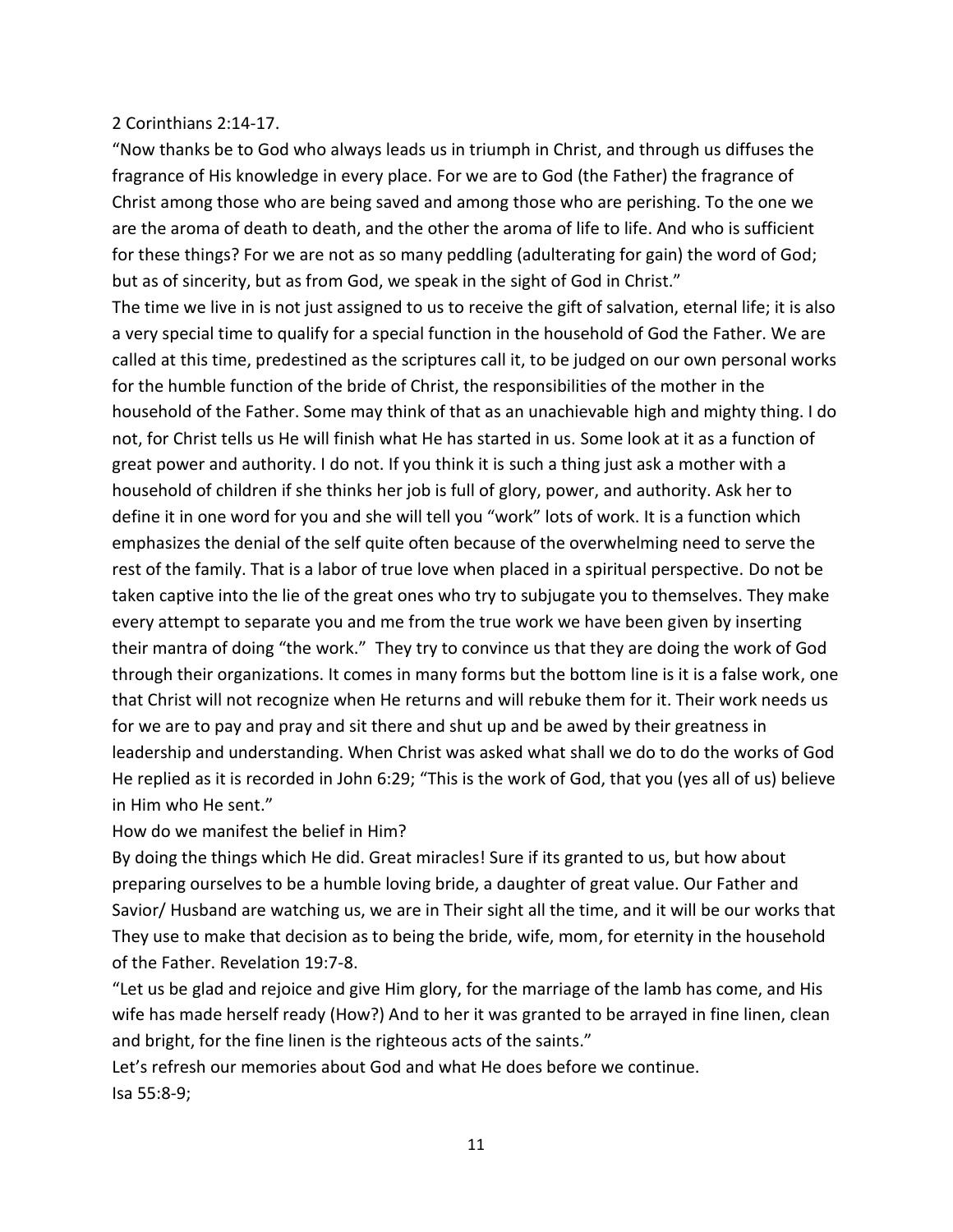"For My thoughts are not your thoughts, nor your ways My ways, says the Lord. For as the heavens are higher than the earth. So are My ways higher than your ways, and My thoughts than your thoughts."

Romans 11: 33-34;

"Oh, the depth of the riches of the wisdom and knowledge of God! How unsearchable are His judgments and His ways past finding out! For who has known the mind of the Lord? Or who has become His counselor?"

There is only one way that the mind of man, the spirit of man, can understand such things. It needs to be joined with the spirit of God so it can comprehend the things of God. 1 Corinthians 2:11-14,

"For what man knows the things of a man except the spirit of the man which is in him. Even so no one knows the things of God except the spirit of God. Now we have received, not the spirit of the world, but the spirit which is from God, that we may know the things which have been freely given to us by God. These things we also speak, not in words which man's wisdom teaches but which the holy spirit teaches, comparing spiritual things with spiritual. But the natural man does not receive the things of the spirit of God, for they are foolishness to him; nor can he know, because they are spiritually discerned."

So dear brethren when you read such things as we have read about God we need to look at them, judge them, from a spiritual point of view, for we are being taught about the wisdom and knowledge of God. God hates evil. Man says he does but he constantly practices it. In fact he calls good evil and evil good.

When we are defining the love of God we need to look at it in its entirety not just the warm aspects of it which we could list here in page after page. The love of God is not fuzzy, feely, touchy. It is realistic to the spiritual plain of thinking. It is just, merciful, and faithful to the way of God, thus His commandments of conduct. It is encapsulated in the simple phrase; "the love of God is outgoing concern for another." Unfortunately many do not see that outgoing concern also means freeing someone from a life of evil, full of misery, due to detestable and vile actions. Please do not fall into the whiny, wimpy, little lord Jesus trap. We have been given the spirit of God so that we can understand the wisdom and knowledge of God which is so much higher than that of man. Remember Christ commanded us, "He who says he abides in Him ought himself also to walk just as He walked."

He laid down His life for us! We in turn are expected to do the same thing, but not just for Him. That can come in many forms. We are commanded to be our brother's keeper. One example of how that is accomplished is in 1 John 2:9-11.

"He who says he is in the light, and hates his brother, is in darkness until now. He who loves his brother abides in the light, and there is no cause for stumbling in him. But he who hates his brother is in darkness and walks in darkness, and does not know where he is going, because the darkness has blinded his eyes."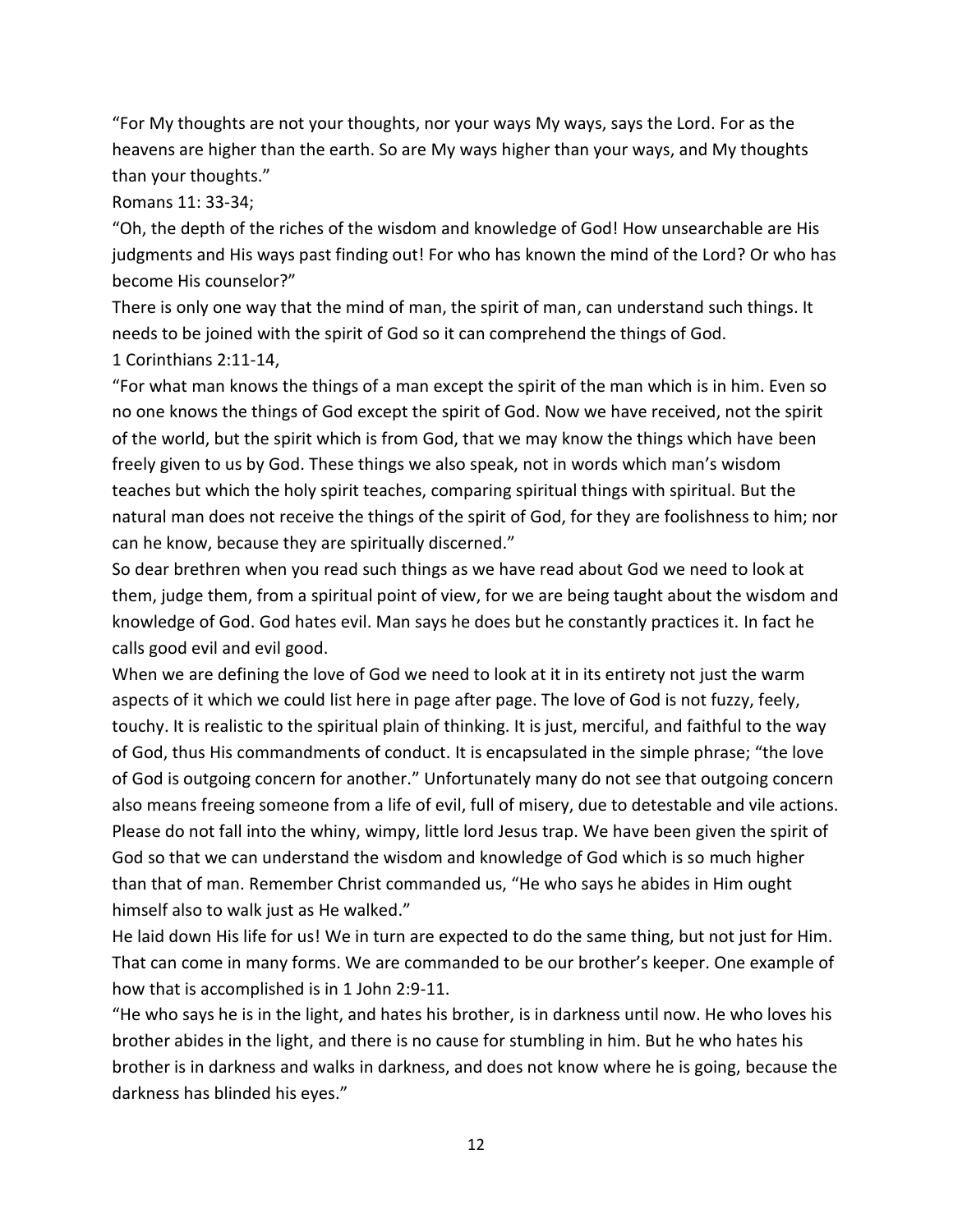Hating your brother is one of the doctrines being taught by many of the organizations of the great ones. They discourage and even outwardly demand that there be no contact with brethren in other organizations who are outside of their control. They have truly become the overlords that Christ forbids His disciples to imitate.

We live in a time which is obviously just prior to our Saviors return. A simple review and understanding of what will be taking place at that time in the scriptures assures us of that. I don't spend a lot of time discussing such things because there are so many today completely engrossed with such that they have lost their true identity and purpose for being called by the Father. It has become a major deviation to the bride of Christ. Once again Satan knows his trade very well and is the master of disguise and deception. We who are called are in his sights. If he can repackage himself to appear as an angel of light it is no doubt understandable how he can foster the FFT little lord Jesus characterization on the world and also on some who are called of the Father.

Now, how does one hate his brother in Christ? Remember we are thinking on a spiritual plain here not on an earthly plain as in a neighbor or a brother. That is a different thing but all the same important to us all in our doing what Christ did but nowhere near what the world emphasizes, yet does not do. Matthew 25:41-46. Again we are focusing on the spiritual here and thus the body of Christ and those called by the Father.

"Then He will also say to those on His left hand, (Those he-goats which follow after the example of Satan. No coincidence that the source of all sins, Satan, is represented by the he-goat on Atonement who is so filthy that the high Priest needs to wash all his cloths and body after touching him; while the penalty for all the sins of mankind are absorbed by Christ the goat which is sin free on our behalf). Depart from Me, you cursed, into everlasting fire (permanent death) prepared for the devil and his messengers, for I was hungry and you gave Me no food; I was thirsty and you gave Me no drink; I was a stranger and you did not take Me in, naked and you did not clothe Me, sick and in prison but you did not visit Me! Then they will also answer Him saying, Lord when did we see you hungry or thirsty, or a stranger or naked or sick or in prison, and did not minister to you? (It is painfully obvious they did not recognize who Christ was for they followed the tenants of a false christ. They hated their spiritual brother because he did not function under their authority and traditions, and thus were looked upon as trash, or competitors to them or any variation of such. That is the case with many of the church organizations.) Then He will answer them, saying, assuredly I say to you, inasmuch as you did not do it to one of the least of these My brethren, you did not do it to Me. And these will go away into everlasting punishment, but the righteous into eternal life."

Here we can clearly see a distinction in what some will do towards the body of Christ and what some won't. Here we see that some felt they were doing the will of God but in fact were not. Ezekiel 34 prophesied; "The weak you have not strengthened, nor have you healed those who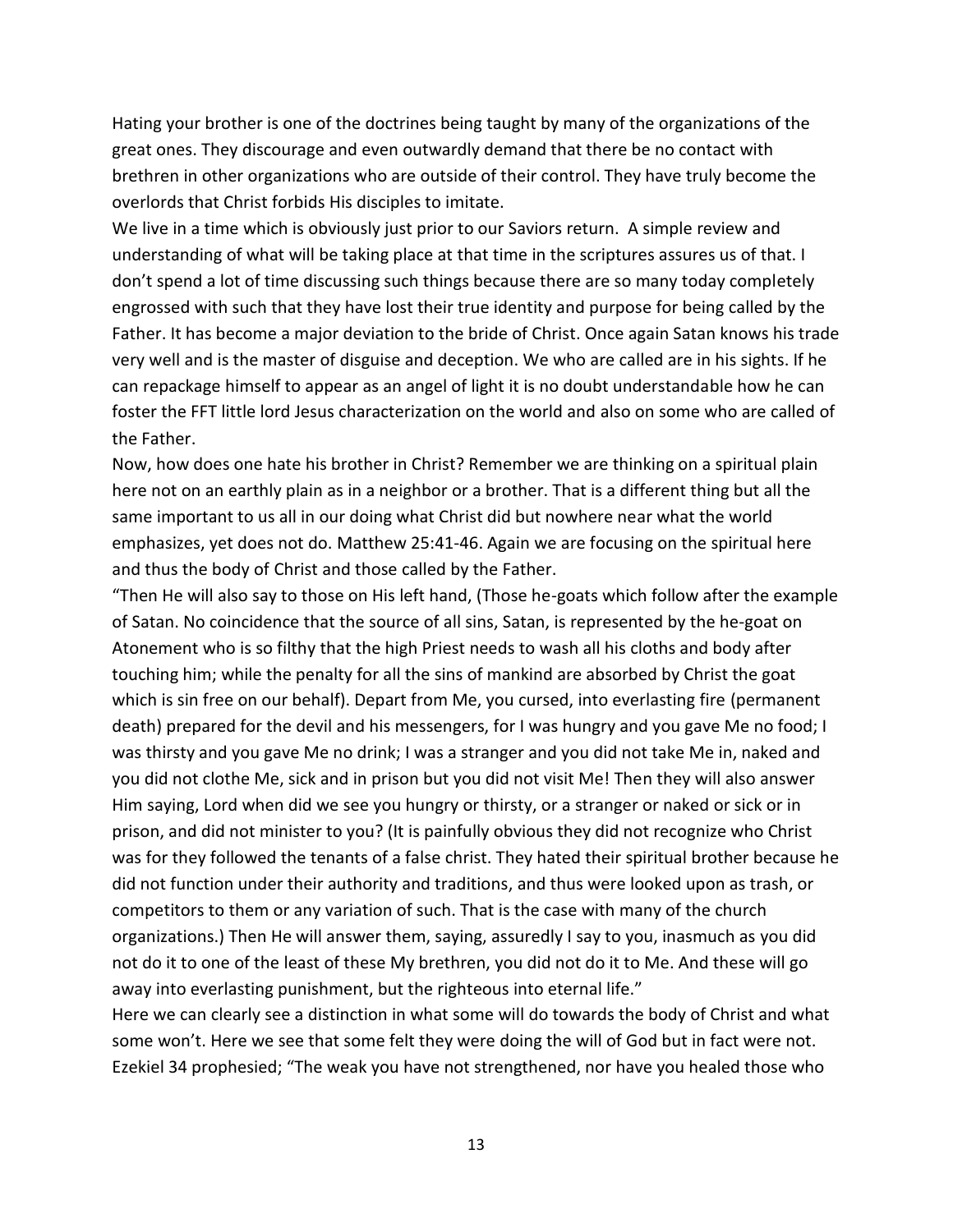were sick, nor bound up the broken, nor brought back what was driven away, nor sought what was lost; but with force and cruelty you have ruled them."

These followers of a false christ, these "worthless shepherds" as Christ calls them, abound today in the churches and in the world. They are deluded and preach a gospel about a false christ. They are often disguised as messengers of light, preaching a worldly version of love to elevate themselves in a false aura of humility and gentleness all the while crushing the sheep. In verse 17 here in Ezekiel we read, "And O My flock, thus says the Lord God: Behold, I shall judge between sheep and sheep (a merciful and just God) and between rams and he-goats." We need to ask ourselves a simple question. Are we functioning like a mature male sheep, a ram, or as a he-goat? This is a very important question to our calling at this time. He-goats are continually butting the immature sheep and the ewe's. That is a no-no in both covenants as it should be. We are to be practicing true religion and half of that equation as James tells us is to visit the orphans and widows in their trouble. We are their legal defenders. There are many, many spiritual orphans and widows today in the church organizations who are separated from the Father and the Savior/Husband by lying benefactors who rule them. Do you make an effort to visit them? If so How? There are many ways you could be serving them in their time of trouble.

Did Jesus Christ idle His tongue when He saw this happening? As the saying goes; "Not a chance in hell!"

Let's review a few of these episodes of our Savior/Husband acting as a ram for the wellbeing of the flock and exposing the he-goats for what they were. Once again remember we are to follow Him, the real Jesus in what He did. We are to walk just as He walked. He did not refrain from doing so in public for fear of offending them or their followers. Matthew 23:1-7.

"Then Jesus spoke to the multitude and to His disciples, saying: The Scribes and the Pharisees have set themselves in Moses seat (God didn't) Therefore (or that being the case) whatever they tell you to observe (according to the law given through Moses) observe and do, but do not do according to their works (the traditions of the elders); for they say (according to Moses), and do not do (according to Moses).

For they bind heavy burdens, hard to bear, and lay them on other men's shoulders; but they will not move them with one of their fingers. But all their works they do to be seen by men. They make their phylacteries broad and enlarge the borders of their garments. They love the best places at the feasts, the best seats in the synagogues, greetings in the marketplaces, and to be called by men, Rabbi Rabbi (which is a transliteration from Hebrew which means Master Master or as the English abbreviation is today Mr. Mr.).

That is a very public rebuke and indictment of the actions, deeds, and conduct of the religious leaders of His day and in His society. Not very fuzzy, feely, touchy is it. Do you think He offended these "men of god" and perhaps some of their followers? Sure He did! That certainly did not stop Him from doing so did it? Not a chance! I will bet some even felt He was too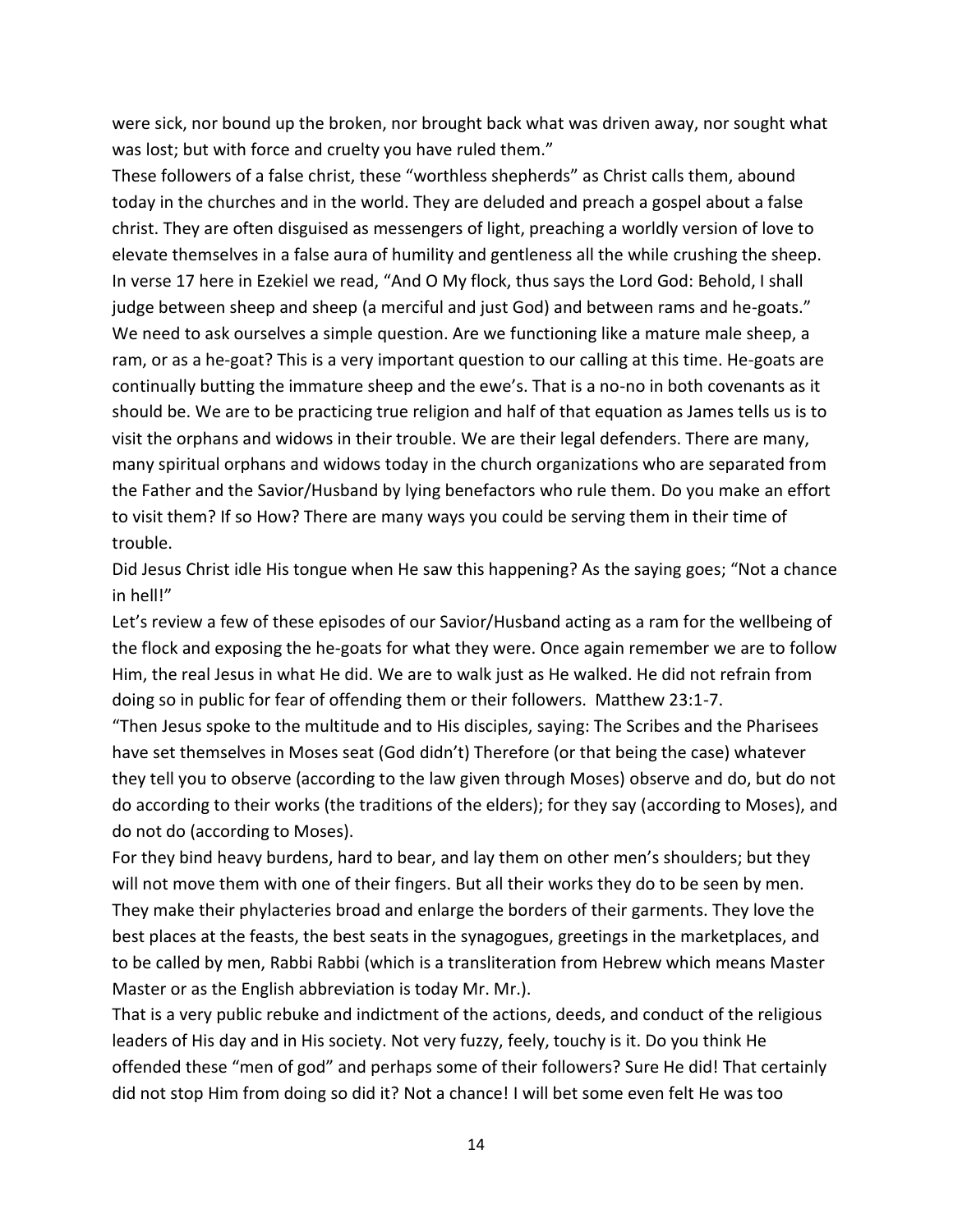abrasive with these ungodly comments, for these men felt they were doing the right thing. Maybe His bold actions turned some off from listening to Him anymore; for He came across cruel, harsh, and heartless in their opinion. How could such a one be from God or represent Him. He should have just turned the other cheek right?

Continuing in verse 13; "But woe to you, Scribes and Pharisees, hypocrites! For you shut up the kingdom of heaven against men (by their false doctrines); for you neither go in, nor do you allow those who are entering to go in."

Do we see the gravity of their actions on those who they deceive, who are ruled by them? Do we also recognize Christ was functioning as the weaker ones legal defender? He didn't care where it took place but obviously was very happy to do so in a very public spectacle. I am sure there were plenty there who felt His rebuke was a bit over the top and even thinking He should tone it down lest He scare prospective brethren away because of His harshness and boldness. Verses 14-15;

"Woe to you, Scribes and Pharisees, hypocrites. For you devour widow's houses, and for a pretense make long prayers (that filthy activity is rampant in many of the "churches of God" today). Therefore you will receive greater condemnation. Woe to you Scribes and Pharisees, hypocrites! For you travel land and sea to win one proselyte, and when he is won, you make Him twice the son of hell as yourselves."

That's because they want to be a muckity-muck like them and do very ungodly things to prove themselves to them. This is an example of the one extreme. The other is the FFT's. There needs to be balance.

Matthew 16:11-12;

"How is it you do not understand that I did not speak to you concerning bread? You should beware of the leaven of the Pharisees and Sadducees. Then they understood that He did not tell them to beware of the leaven of bread, but of the doctrines of the Pharisees and Sadducees." Their doctrines were full of sinful actions which separated them from God. Just think how some of the little lord Jesus types would respond to Christ's actions like this today. Actually we don't have to imagine. They would have nothing to do with the real Jesus Christ, the Son of God the Father, and in fact many don't, and more are taking up that course of false humility in their own self-righteousness.

The real Christ goes on here in Matthew 23 and calls these religious leaders; blind guides, extortionists, self-indulgent, unrighteous, serpents, and offspring of vipers. No FFT's to be found in that is there. Christ made it very clear we are not to tolerate such behavior in leaders and certainly not to function as they do. He did not "bridle His tongue" as some would erroneously apply to such behavior but clearly articulated their sinful behavior in public. Who were these folks once again? The religious leaders in Israel, the self-proclaimed shepherds and teachers in Israel! Do we dare to be as bold as Christ was? Do you shy away from such confrontation yet consider yourself a servant in the body, a teacher of the flock, a pastor of the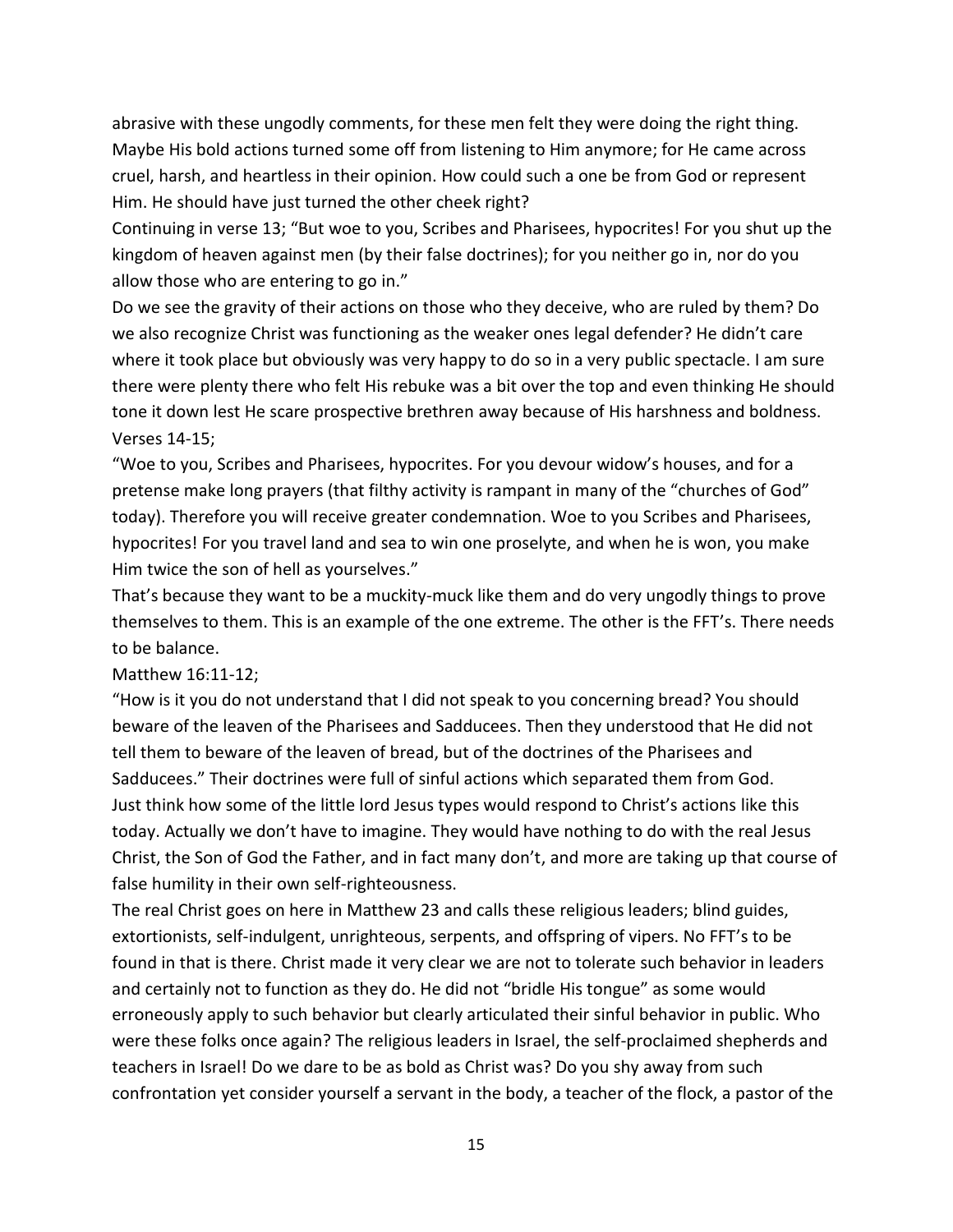sheep? We all need to think long and hard on such things here at the end of the age when there are so many spiritual orphans and widows abounding, so many sick and imprisoned, so many hungry and thirsty, so many naked, and so many strangers.

Christ certainly was not shy about rebuking the religious leaders who erred in His day while a man walking the earth. It was a normal function of His. He was brutally honest! How about you? He gives us some very sobering instruction in Matthew chapter 7. Let's review it in verses 15-20.

"Beware of false prophets who come in sheep's clothing but inwardly they are ravenous wolves. You will know them by their fruit. Do men gather grapes from thorn bushes, or figs from thistles? Even so every good tree bears good fruit, but a bad tree bears bad fruit. A good tree cannot bear bad fruit, nor can a bad tree bear good fruit. Every tree that does not bear good fruit is cut down and thrown into the fire. Therefor by their fruits you will know them." That is instruction for our spiritual wellbeing. It is instructing us on how we are to walk and how we are to judge the walk of others. That's right; there is that dirty word in today's Christianity, judge! But the start of chapter 7 says we are not to judge? Just as the FFT love doctrine has dumbed down many, so has the "do not judge" doctrine done the same. We judge things every waking moment of our lives when we are making decisions. They are nothing more than judgments, discernments. We are to judge between good and evil just as Christ instructed us about good fruit and bad fruit. What we do not do is pronounce condemnation on people. That is Christ's function and His alone. He will dish out the penalty they will need to pay not us, and if repentant, administer His mercy which is without bounds. Our responsibility to ourselves and those in our care is to make a judgment as to good or bad, right or wrong, righteousness and unrighteousness. How do we do that? By applying the biblical patterns of good and bad to them. It is then our responsibility to embrace good and flee evil. But it is also our responsibility to also expose evil in the process. Christ didn't shy away from publically or privately proclaiming religious leaders bad fruit and we are to do the same if it falls into our spheres of influence. We are our brother's keeper in such things.

Let's review some of Christ's reactions to some of the bad fruit. Mark 11:15-18.

"So they came to Jerusalem. And Jesus went into the temple and began to drive out those who bought and sold in the temple, and overturned the tables of the moneychangers and the seats of those who sold doves. And He would not allow anyone to carry wares through the temple. Then He taught saying to them, Is it not written, My house shall be called a house of prayer for all nations! But you have made it a den of thieves (Because they were cheating these they had dealt with and undoubtedly trying to get them to put their offerings to better use by buying from them)." And the Scribes and the chief priests heard it and sought how they might destroy Him; for they feared Him, because all the people were astonished at His teachings." No little lord Jesus to be found in that. Jesus did not care whether people liked or disliked Him based on what He said to the religious leaders of His day. He did not hesitate to point out their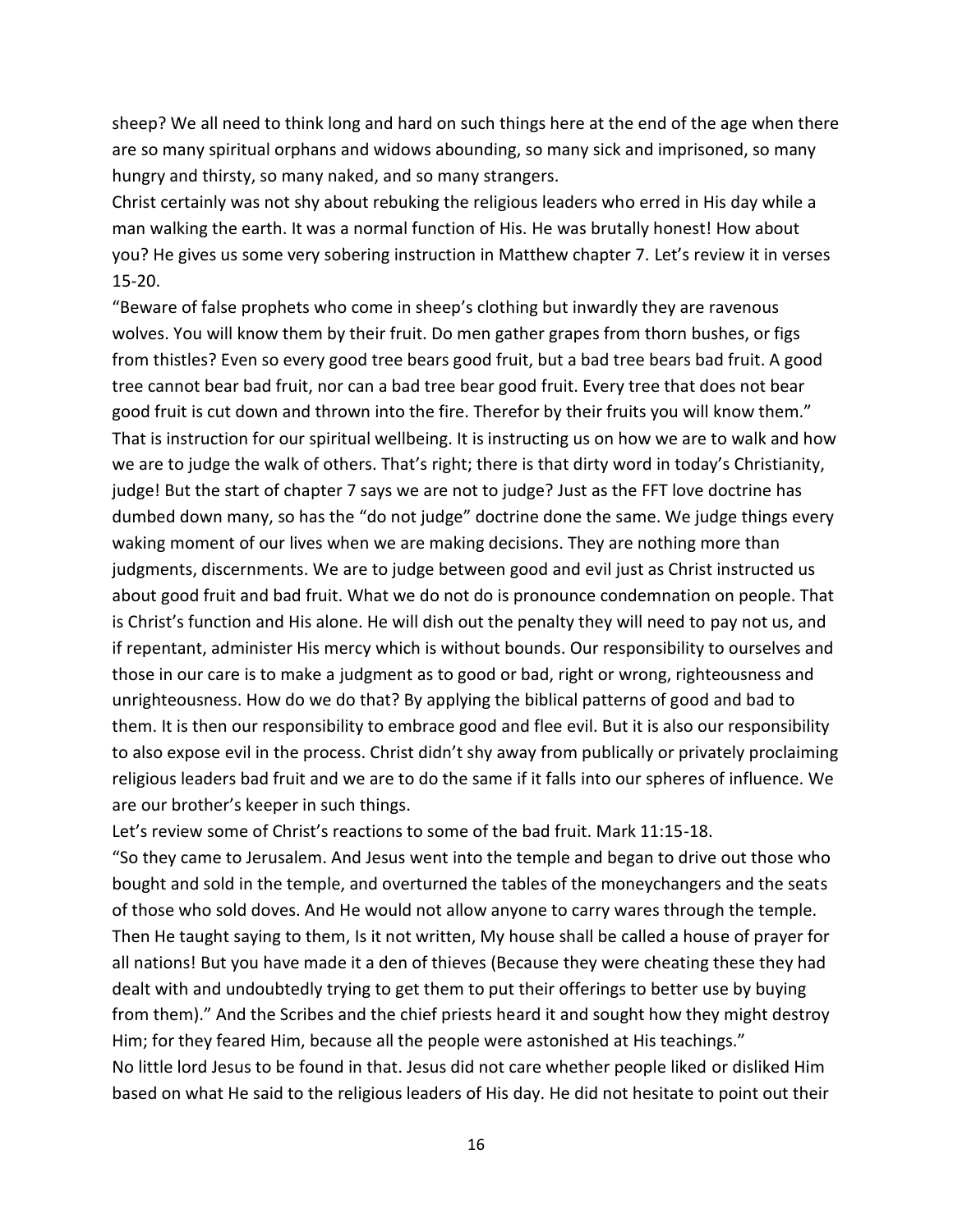false doctrines and bad behavior. Christ did not utilize the FFT method in addressing any of this kind of behavior and neither should we. Brutally honest is a good description of how He functioned and for a very good reason. He was correcting bad behavior. He was edifying those who were being affected by the bad behavior. He had the best interest of the victims in the forefront. Can and do we walk as He walked in such matters? Remember we are qualifying to be His bride at this time. That means we are to be one with Him. Do we have the strength and concern in us for others to emulate this character trait of our Savior/Husband as well as the softer ones?

Paul tells us in 2 Corinthians 13:5; Examine yourselves whether you are in the faith. Prove (test) yourselves. Do you not know yourselves that Jesus Christ is in you? – unless indeed you are disqualified."

We all need to come to grips with such things. What was the primary reason for Christ functioning in this way? Many would say to expose evil and error. That is a result of His actions. The reason for doing so is edification through correction. We see our Creator teaching us the difference between right and wrong, good and bad in both; behavior and doctrine. His demeanor was "sharp" because He was using His sword to cut to the chase as the saying goes. He was not displaying hatred for either the perpetrators or the victims but was utilizing the true method of Godly love in dealing with both. Can we see that? His goal was not focused on smashing the deceived religious leaders regardless of what the FFT folks would think. The world does not understand what Godly love in action is. Let's look at a very simple illustration. If little Johnnie smacks little Tommy in the mouth what would you do? Would you as the adult plead with little Johnnie not to do it again or would you raise the tone of your voice and use the authority you have as an adult to bring about corrective behavior? If that didn't work would you have it in you to bring it to the next level? What if little Johnnie was teaching little Tommy to behave really bad even to the point of hurting himself or others? What would you do as the adult? Would you correct them both out of hatred or concern? Hopefully concern. That is what Christ did, does, and will do. That correction can at times seem very sharp and very brutal to many, for they have been conditioned in a wrong understanding.

Our Savior/Husband has given us the example we should follow after; to walk just as He walked in such things. He has also given us the means through His spirit dwelling in us. The only hatred involved is for the evil and error in the matter and not toward the perpetrator or the victim. He has given us example after example of Godly love in action, outgoing concern for others. Can we undertake that mindset or have we been laden down with FFT teachings to the point we can't see such things clearly. The FFT crowd accuses any who would emulate Christ in such things as being judgmental, condemnatory, accusatory, mean spirited, full of hate, and devoid of compassion and love.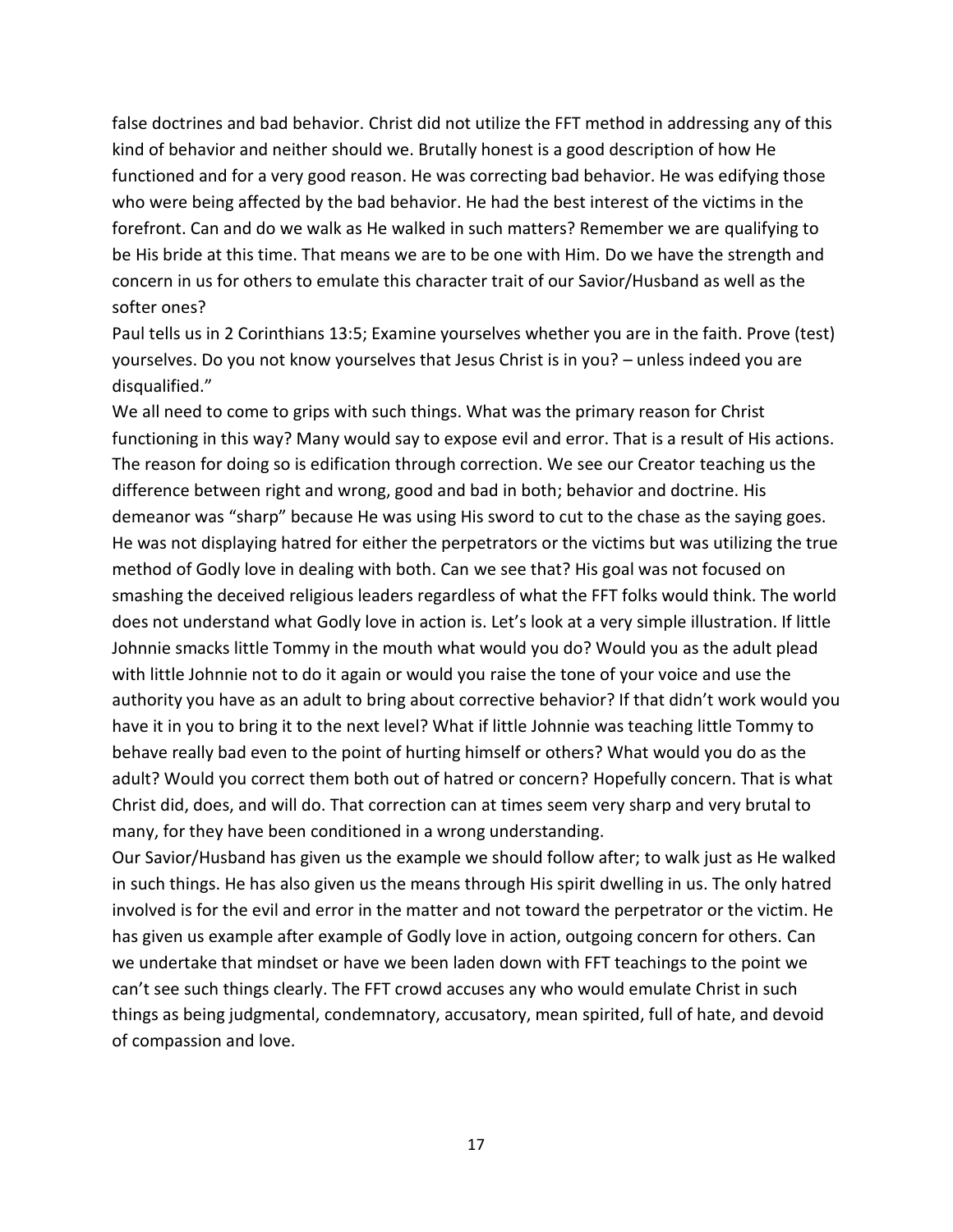Paul tells us the following in 2 Corinthians 13:10; "Therefore I write these things being absent, lest being present I should use sharpness, according to the authority which the Lord has given me for edification and not for destruction."

Can we see clearly what Paul is teaching us? He would be bold and sharp in correction for the purpose of edification and not destruction. How do you look at such things? We have a choice. Are we mature enough to understand the difference? We need to walk as Christ walked in such matters. Some have said they lack authority to do so. That is a copout. Our authority is simple and pure, for we are our brother's keeper. Think of it this way, if your fleshly brother or sister were conducting themselves in a manner which could cause harm to themselves or others would you just sit there and not say anything because you somehow thought you lacked authority? I would hope not. You have authority as a brother, as a family member. I would hope you would intervene to point out and hopefully teach them the error of their way and bring them to their senses. The same applies to our spiritual brothers and sisters. That is true love for another and yes at times it can appear to many as being something else if their minds are not focused by and through the spirit of God.

Let's clarify something here. Just because someone does not function exactly as you function does not mean they deserve a public or private rebuke. Such a rebuke comes when one is teaching or causing harm to the brethren based on Biblical standards. We are instructed in this in the scriptures. We do not get on our high horse because someone is not numbered among us and does not do exactly what we do and how we do it. Many of the organization major in such behavior. Mark 9:38-40;

"Now John answered Him, saying, Teacher, we saw someone who does not follow us (notice, not "You" as in Christ) casting out demons in Your name, and we forbade him (now notice why) because he does not follow **us.** But Jesus said, do not forbid him, for no one who works a miracle (casting out demons is a miracle) in My name can soon afterwards speak evil of Me. For he who is not against us is on our side."

This work was a good work and should have been judged on its merits and not by association to oneself. We are to judge such things based on the fruit, the works, and not the package it comes in, or whether we think they are one of us. This man's actions were not bringing disrepute to the Father or the Son. In fact, they were bringing glory to them. We need to always remember the body of Christ is very diverse with many members unified by one spirit but under one Head. It is the unity of the spirit that we look for and not a following after or likening to ourselves, or in other words those who look just like us.

There is a movement being undertaken by the messengers of the prince of the power of the air, the prince of darkness, creeping across the face of Christianity today. It is headed by the one who calls himself the Vicar of Christ. He is focusing on a doctrine of unity, fellowship, forgiveness, and love, all rolled up into one. He has been commissioned by the devil to unite all those who are his under one banner, which is one shrouded in a false christ. Unfortunately that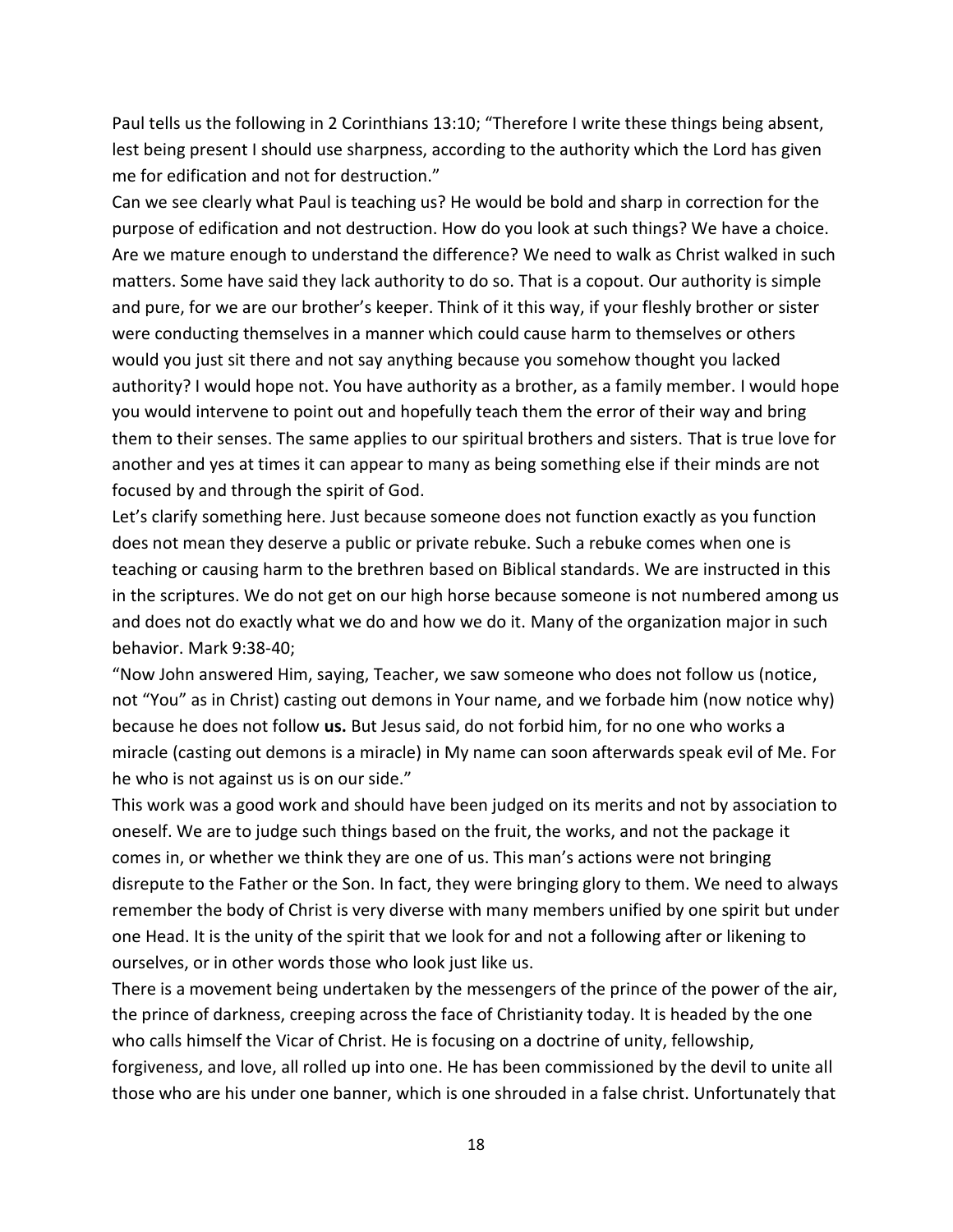same movement is infecting some who are called of the Father who are not grounded in a very personal relationship with Christ as their Savior/Husband. Many of these brethren are easily swayed by every wind of doctrine especially if it is presented in the FFT version of love. These doctrines for the most part are designed to have a form of godliness but are empty deciets. These recent evangelical moves and actions of the Vicar of Christ to call home all the daughters of the harlot have been prophesied long ago so we should not be caught off guard or even unaware. The words being spoken are smooth and soothing to the simple minded who are shallow in the truth of God. They are in fact used to lull brethren to sleep just as they have the great masses who are called Christians. They are surrounded in FFT language such as do not judge, love everyone, be of one fellowship; with the underlying theme and result that unity is more important than truth. They actually teach and stress that FFT love and unity of fellowship is greater than obedience to the laws and commandments of God the Father. It is a syrupy, shallow, emotion driven teaching which is the exact opposite of the love of God which is founded in obedience, clearly visible obedience to the commandments of God. The unity they preach is actually the captivity which will befall all those not holding fast to a personal relationship required by Christ to be numbered among His body at His return. Christ's unity is very different from that which is professed by the mind of man which is influenced by Satan. It is no surprise that his minions are now pushing a full frontal movement of such prior to Christ's return. Christ's love and unity is not of this world. Luke 12:49-53;

"I came to send fire on the earth, and how I wish it was already kindled! (Please reflect on this. That was His desire when He walked as a man way back 2000 years ago). But I have a baptism to be baptized with, and how distressed I am until it is accomplished (no beating around the bush here. He wanted it to end, He was tired of bearing up under it.) Do you suppose that I came to give peace on the earth? (That is what the false christ teaching is saying). I tell you, not at all, but rather division. For from now on five in one household will be divided: (think spiritually here) three against two, and two against three. Fathers will be divided against son and son against father, mother against daughter and daughter against mother, mother-in-law against daughter-in-law and daughter-in-law against mother-in-law."

Brethren that is exactly what is happening in the church organizations today. It is rampant. They all hate each other, are competing with each other, revile each other. It is absolutely disgusting to watch from the outside. We must be thankful to our Father that we are not trapped in it. However we must be working to help those who are imprisoned in it to get out. What happened to our instructions in Philippians 2:1-4;

"Therefore if there is any consolation (or encouragement) in Christ, if any comfort in love, if any fellowship of the spirit, if any affection and mercy, fulfill my joy by being likeminded, having the same love, of one accord, of one mind. Let nothing be done through selfish ambition or conceit,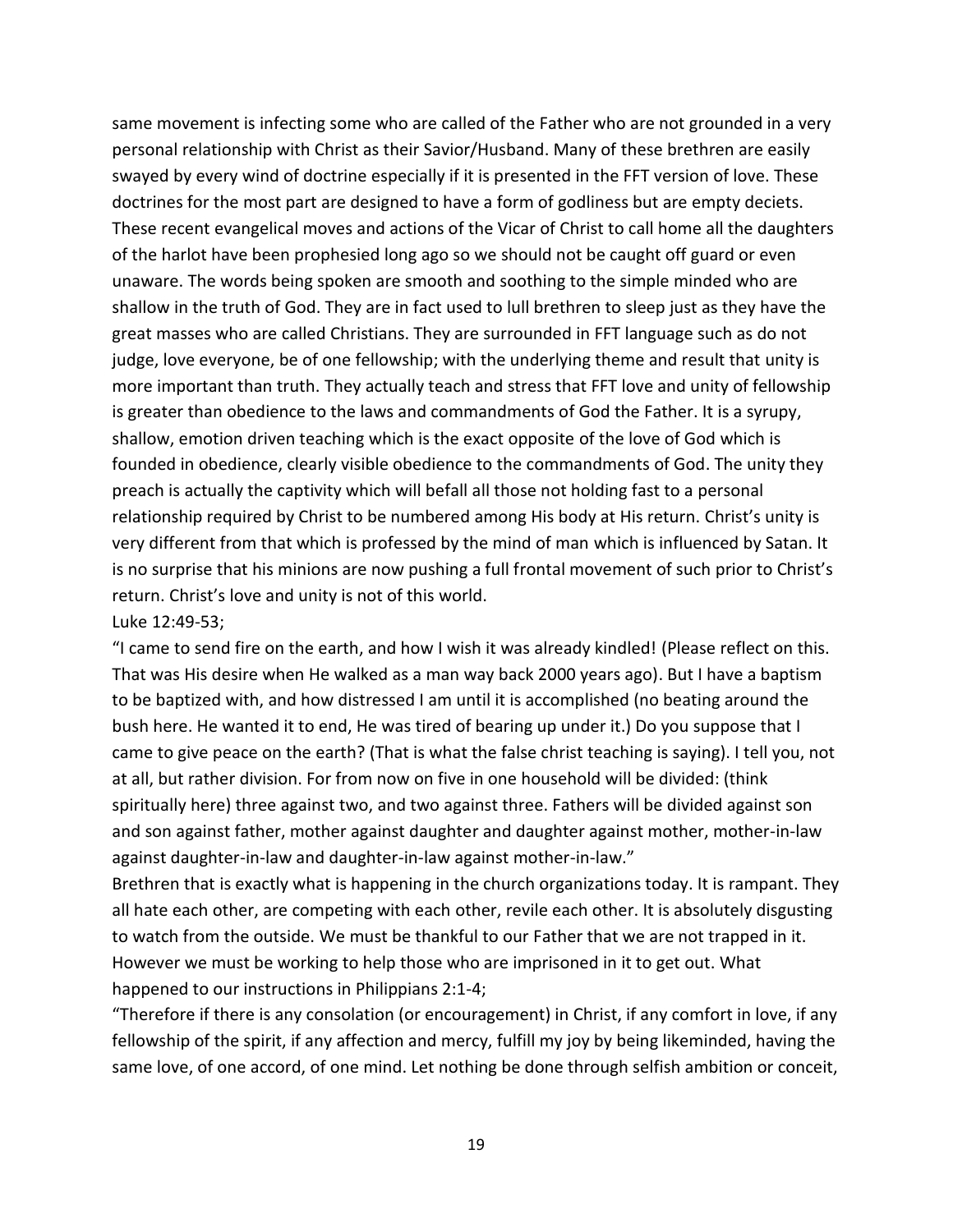but in lowliness of mind let each esteem others better than himself. **Let each of you look out not only for his own interests, but also for the interests of others."**

Our loving Creator died for us in spite of the fact we are all sinners. He loved His creation so much that He was willing to humble Himself before His eternal friend and companion and for that matter all of creation. He willingly yielded to Him and gave all the glory to Him, the Being we know as the Father. That is so far from the mindset of the men who run the organizations we refer to as "the Church" that we as individuals should be thanking Him daily for setting us free from those delusions of grandeur. Our loving Savior/Husband has given us the example to follow. He believed and trusted that the Father would give Him the strength He would need to be able to remain sin free and fulfill His destiny as the Son, the Lamb of God, and become a worthy and acceptable sacrifice on our behalf and then be returned to the Glory He had with the Father. We need to have that same trust and belief in our Savior/Husband that He too will give us the strength we need to overcome our fleshly existence and receive the gift of eternal life which He has made possible. It took great courage, resolve, and strength, to stand up to sin and reject it as He did. He was in no way wimpish, whining, fuzzy, feely, touchy, in anything and neither should we be. If we are we fall far short of the personal understanding of our calling and of the function we have been called to fill.

Let's get a taste of what He, our Savior/Husband will be like when He returns in the future with His bride at His side.

Revelation 17:14; "These will make war with the Lamb, and the Lamb will overcome them for He is the Lord of lords and King of kings; and those with Him are; called, chosen, and faithful." He will make war with all that oppose Him at His return. Look who is with Him, those who were called of the Father, chosen by the Son, and who remained faithful unto the end. If we do not know who our Husband is to the point of having such a personal relationship with Him where we will be faithful through this life existence in such a way that He wants us to share eternity with Him as His helpmate in the household of the Father then we will not be there. Are we a whiny, wimpy, example of a false christ? If so we will be told "I never knew you." Here we see the bride accompanying Him to battle. Have we learned how we are to conduct ourselves in battle or have we turned tail and run, or let someone else do the fighting for us. Have we stood firm to protect the other members of our family who have not yet learned how to put on the armor as of yet, or the spiritual widows and orphans who are being abused by the worthless shepherds, or those who are under their dominion who have separated them from Christ and the Father with their deceitful doctrines of dominion over their faith? What about the vast numbers in the church today who are wretched, miserable, poor, blind, and naked, or those who are hungry, thirsty, sick, and strangers? Do we esteem them and their needs more than our own? What would a mom do!!! What is expected of us?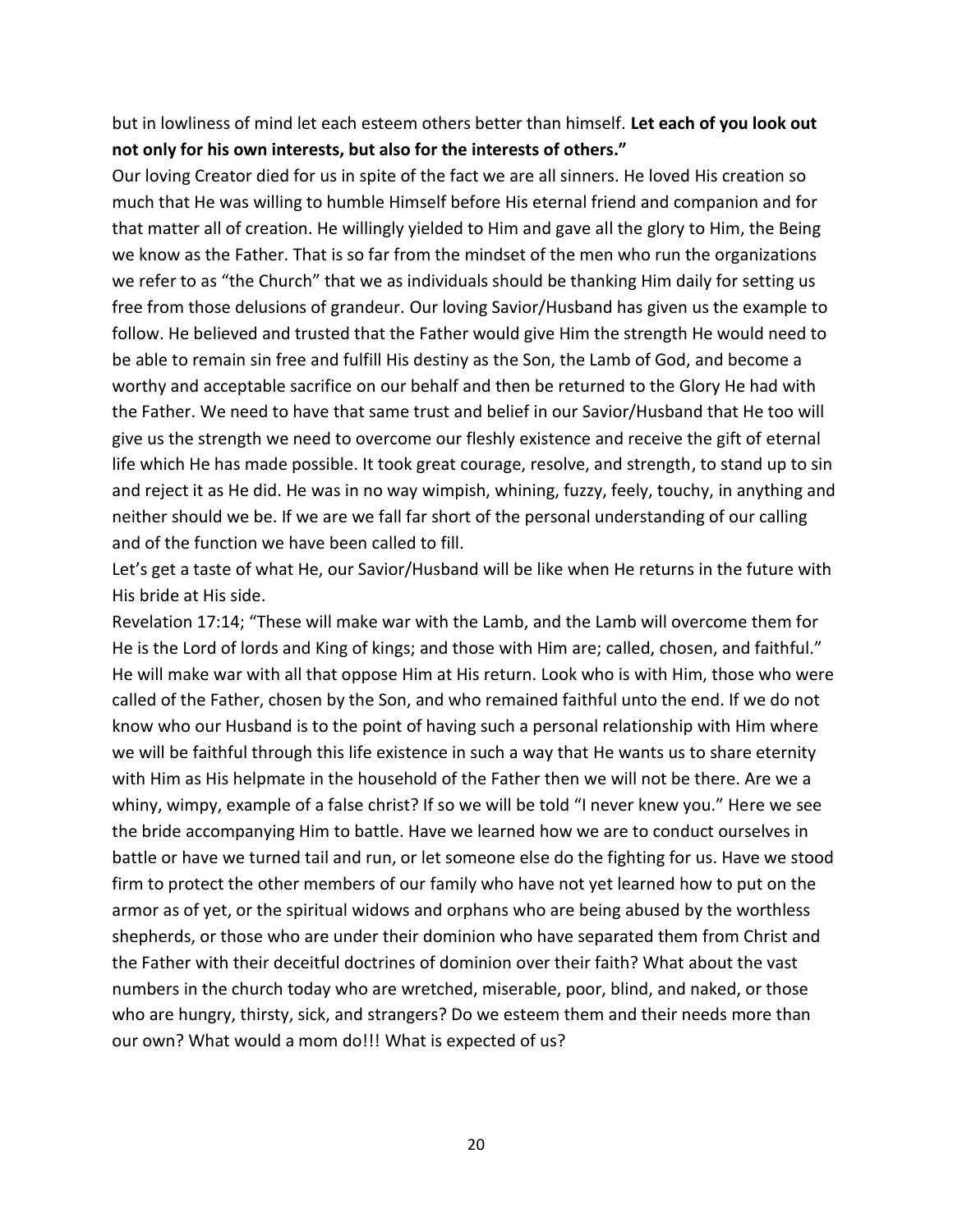Revelation 19: 11-15 describes to all who are willing to read it the actions of our Husband and of His bride when He returns. Just think, this is the first public actions they will be doing together in the sight of all mankind after the wedding supper has been completed. "Then I saw heaven opened, and behold, a white horse. And He who sat on him was called Faithful and True, and in righteousness He judges and makes war (imagine that; both judging and making war). His eyes were like a flame of fire, and on His head many crowns. He had a name written that no one knew except Himself. He was clothed in a robe dipped in blood, and His name is called; The Word of God. And the armies in heaven, clothed in fine linen, white and clean followed Him on white horses. Now out of His mouth (not someone else's) goes a sharp sword, that with it He should strike the nations. And He Himself will rule them with a rod of iron. He Himself treads the winepress of the fierceness and wrath of Almighty God." Let's not forget the Lake of Fire! Verse 20;

"Then the beast was captured and with him the false prophet who worked signs in his presence, by which he deceived those who received the mark of the beast and those who worshipped his image. These two were cast ALIVE into the lake of fire burning with brimstone." How cruel, how heartless, how merciless of Christ to throw them in alive would be the FFT's reaction. Let's not forget verse 21 either;

"And the rest were killed with the sword which proceeded from the mouth of Him (certainly not the little lord Jesus) who sat on the horse. And all the birds were filled with their flesh." Dear friends and brethren, is the real Jesus Christ recognized by this world? The answer is no! The vast majority of mankind will rally to fight against Him and His bride when they return to the earth to make war on a future feast of Trumpets. Mankind apart from the spirit of God dwelling in them is not capable of understanding who the real Jesus Christ is. They are easily led astray and dumbed down by the actions of Satan the devil. We all once walked that walk brethren but we should no longer be on that road or anywhere near it. We have been called out of such unbelief by the Father and then granted to grow in grace and knowledge of our Lord and Savior Jesus Christ. That spirit living in us teaches us and strengthens us to walk just as He walked, not only in true humility and love, but also in boldness before others as to the word of God and fighting a spiritual war which is not with flesh and blood. We are to become complete, perfect to our calling and purpose at this time. Some are falling from that in their personal relationship with Christ. Paul reminds us in 1 Corinthians 13:11;

"When I was a child, I spoke as a child, I understood as a child, I thought as a child, but when I became a man, I put away childish things."

Our calling is not one of sobbing and whining on one another. It is one of outgoing concern in Godly proportions and actions. We are prophesied to do great things; however that greatness is not as the world perceives greatness. That means we are to be putting ourselves in a second position when it comes to the needs of others called of our Father in good times and in bad. Do we really understand what that entails? If we in any way, shape, or form think of Christ in the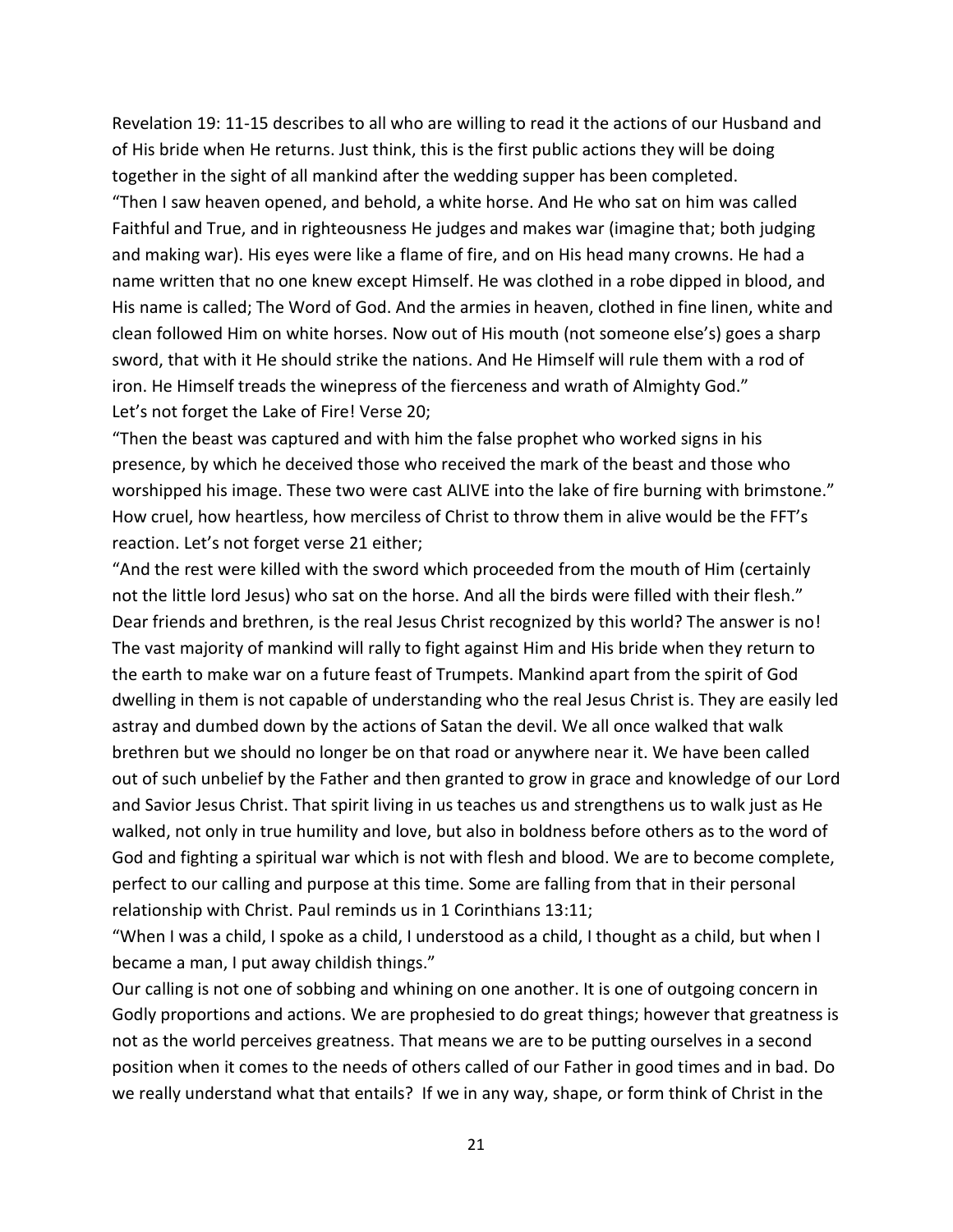FFT or wimpy, whiny mode characterizations we are clueless to what we will be doing to qualify to be His eternal helpmate in our works today. Once again think about His statements we covered earlier. Those who think they were functioning as He did are rejected by Him. With the spirit of God dwelling in us we are to have a clear understanding as to the way and walk of God. That does not mean we are all going to be doing the very same thing as scripture after scripture tells us. BUT! We will share one very common trait and command and all will know us by it. John 13: 34, "A new commandment I give to you, that you love one another; AS I HAVE LOVED YOU, that you also love one another."

The scriptures are full of Christ's examples of how He loved us. There is no need for me to recite them for I am sure we are all well aware of them. True outgoing concern for others is unmistakable when we look to the actions, the works, and not the lip service. Our ears may be fooled but not our spiritual eye by such things, for as the saying goes, "actions speak louder than words." Thus we are to judge such things by their fruits as we were instructed by Christ earlier. If one speaks in the language of love and functions in the work of dominion over you then you know you have a deceitful fruit on your hands. Satan loves dominion whether overt or covert; however he does prefer it to be overt so he gets his warped recognition. We give him recognition but not in the way he likes for we see him as a liar and a murderer and the source of all evil. Do we present him as such in our understanding and our actions? Are we afraid or timid of publically displaying our faith and understanding in and of God? Look to the apostle Paul as an example in such times in his walk with Christ. He tells us to imitate him as he imitates Christ. He was very bold in speaking publically about the hope which was in him. As well, he was very bold in openly warning the brethren about those who would pervert the truth of God as to the plan of salvation. He would name them by name in fact. He didn't care what they or their following thought about him. It did not hinder his speaking boldly about it. I have been told I need to tone it down in such times. Not a chance! It has been suggested we wait until a time when it will be really important like standing up to the beast power. I have bold news for those who think that is the case. We read about it earlier in Matthew and elsewhere about our responsibilities to the brethren right now. Let's share a little heart to heart time at this point. I will use myself as an example so we may

get a better understanding of what I am talking about. I hope you the reader can see the difference.

I have made it plain what I feel about those who teach that Christ was never a God Being. That is a deep and filthy heresy that turns the listener from the plan of salvation. Those who teach and preach such abominable filth need to be publically warned and exposed. That is why I have written about it at length in the past and spent thousands of dollars of my money, not someone else's, exposing the darkness of it. If you read those articles on the site you will certainly come away with the feeling that I find such things pure vomit and exceedingly evil whether you agree with what I say or not. I warn brethren to flee that doctrine of Satan with all the speed they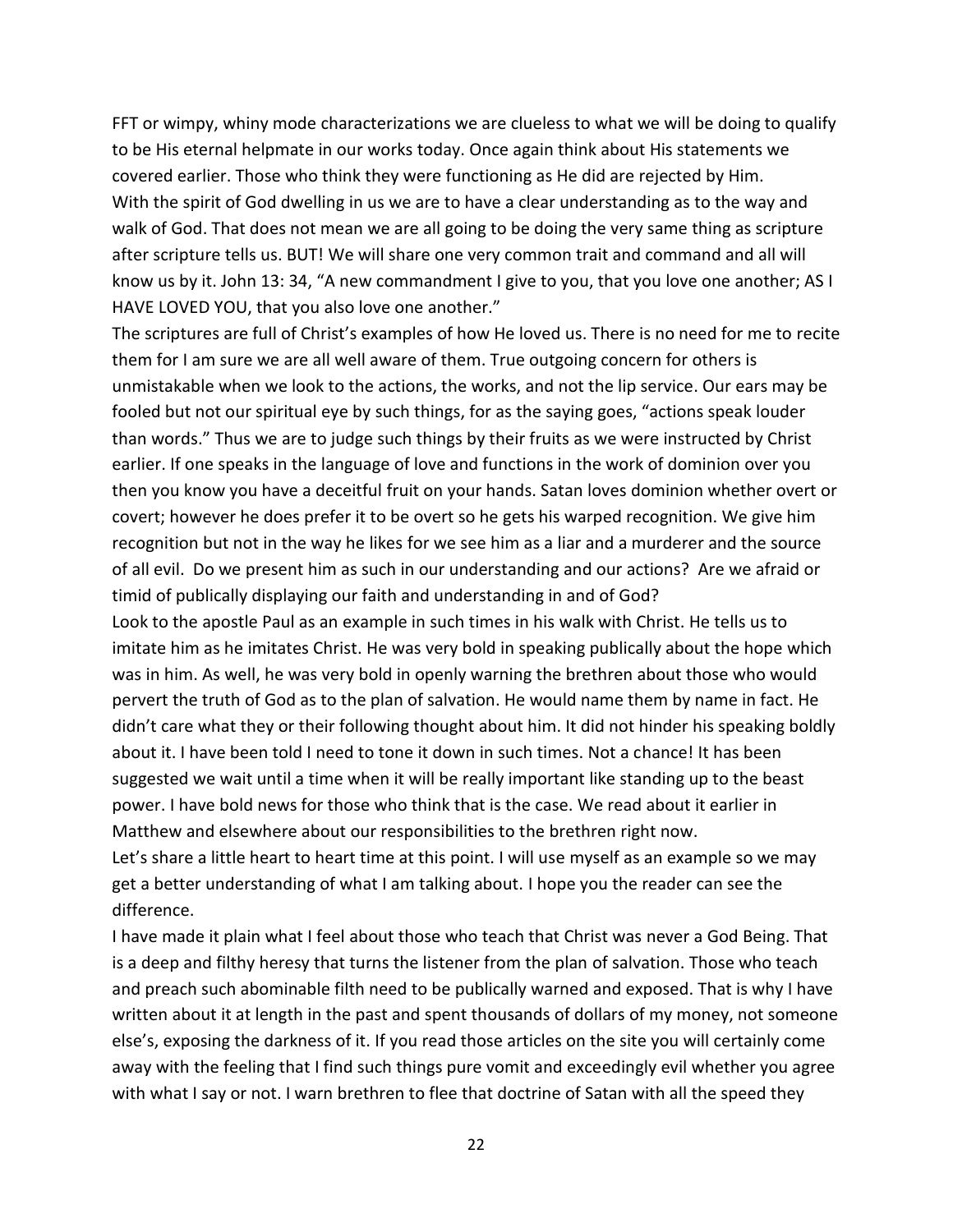can. There should be no fellowship with one who promotes a one god being doctrine for it is full of incest and commandment breaking in its very nature as is explained in the article; the one-god being doctrine is a perverted doctrine about a false christ. .

On the other hand I write or have written extensively about the Calendar of God, specifically why I follow the Abib/New Moon Calendar and not the Rabbinical Calendar. I do not use this understanding to separate myself from those who do differently. I do not demand others do the same. Why? Because that is a personal decision in my growing in grace and knowledge of my Lord and Savior Jesus Christ. The other is I used to keep what they keep and was still blessed in my life in Christ as I understood at the time. In fact in many ways I was blessed beyond measure then and now. People have asked me why I even keep feast days with brethren on the Rabbinical Calendar days not the same as the Abib/New Moon days. The answer is very simple; I love them dearly and want to share time in fellowship with them for they are called of the Father. He has made us brothers and sisters. We share almost everything else in common, or being of the same mind. They or I are not so weak in our faith that we are intimidated by each other in such things. We do not try to convert each other to our way of thinking on the few differences we hold. If asked to give a defense for the hope which is in us we for the most part can all do it without anger, envy, or any bickering at all. That my dear brethren is maturity in the faith. But declaring such things as Christ not being the God Being of the first covenant scriptures and the husband of Israel who laid down His life so that the number of His bride could be completed and then forgiven her sins is such a deep and dirty heresy I want to expose it for all it is. It is a plan of salvation changer! It is a lie so deeply diabolical that it separates one who believes it from both the Father and the Son so that they become a spiritual widow and fatherless child or worst.

I feel sorry for those who do not see a difference in such things. They are usually full of the FFT's which is a false love. I think I have written often that to get my spiritual bearings I often turn to the description of the 7 churches of Revelation and the letters to the Corinthians. Have you ever counted the different doctrines and practices housed in the Corinthian Church? Please do so some time and then identify which ones Paul corrected them on vigorously and the ones he did not. It can and will be a real eye opener if you have not done so in the past. For instance there were some in Corinth who held the belief that the resurrection was over. Paul went on to explain to the church the folly of such thinking but he did not command the brethren to separate from those who thought this. Paul addressed the same type of confused thinking and actions contrary to the second covenant Passover. Some were keeping a seder repackaged as "The Lords Supper" which Paul so clearly explains. He did not in any way suggest they separate because of this but that they should change their ways. Another simple one is women and head coverings in services. He addressed this from several perspectives and then summed it all up as follows in 1 Corinthians 11:16;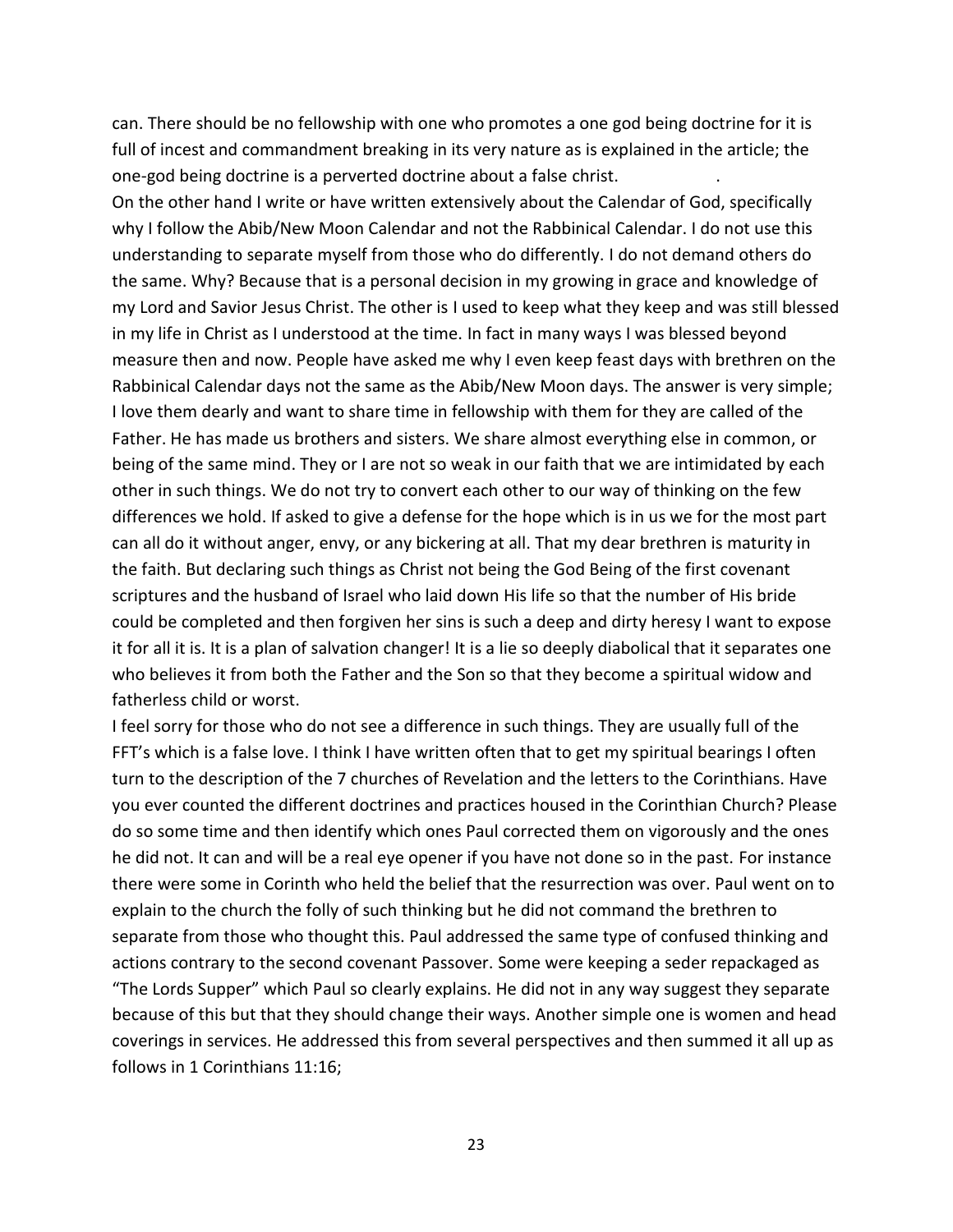"But if anyone seems to be contentious (because of that silly teaching) we have no such custom, nor do the churches of God."

For all the different teachings they had as a church he replies in 11:18-19 as follows. "For first of all, when you come together as a church, I hear there are divisions among you, and in part I believe it. For there must also be factions among you, that those who are approved may be recognized (made manifest) among you."

Yes there is a purpose for it. He didn't command them to separate because of such things because they had not been elevated to the status of sin. They were looked upon as different knowledge, however unfounded it was biblically speaking. The arrogance of many today would be to split immediately over such things. We are not talking about filthy heresies here. We are talking about people who are at different levels of understanding and who are in some cases falling to some persuasive cajoling of others. It reminds me of old wives tales as the saying goes. Paul certainly addressed a filthy sinful activity much different didn't he when it came to the sexual immorality of one of their members. That same action covers a damnable heresy that contains such filth. Once again that is why I treat such doctrines as the one-god doctrine as I do.

We can also look at the actions contained in the 7 churches of Revelation. To say they housed diverse doctrines is an understatement. But which ones did Christ emphasis as darkness being exposed which pleased Him? He commended some of their actions and rebuked others. A quick example in Revelation 2:2.

"I know your works, your labor, your patience, and that you cannot bear those who are evil. And you have tested those who say they are apostles and are not, and have found them to be liars." Now are we to suppose they did this under a bushel? Oh no, it was clearly in the open. Opposing those who claim to have been apostles is still a continuing action of ours. It isn't conducted behind closed doors. These brethren were bold in that activity and were praised by Christ for it. When we read through the prevailing conditions in the seven churches we see a lot of praiseworthy activities and a lot which are not. We are all to judge in such matters and to respond and act as Christ would have and Paul set a good example in doing so.

We are not only to house boldness in Christ but we are also expected to use it from time to time regardless of what anyone else thinks. He did that very thing and so did the apostles. Unfortunately many have been told they are not in a position to do so and are just dumb little sheep who need to be led along instead of developing as a ram, a mature sheep, who is willing to stand up for the brethren as well as for the word of God.

We are all part of a greater family. We will not all see things the same way now but we will when Christ returns. But we can be of the same mind in Christ as to what is important for salvation. That is the free gift offered by God because we can't earn it for Christ did that for us. However it will not be given if we are disobedient to the Fathers household rules. Do not be deceived in thinking otherwise. What is not free to all is what we have been called to at this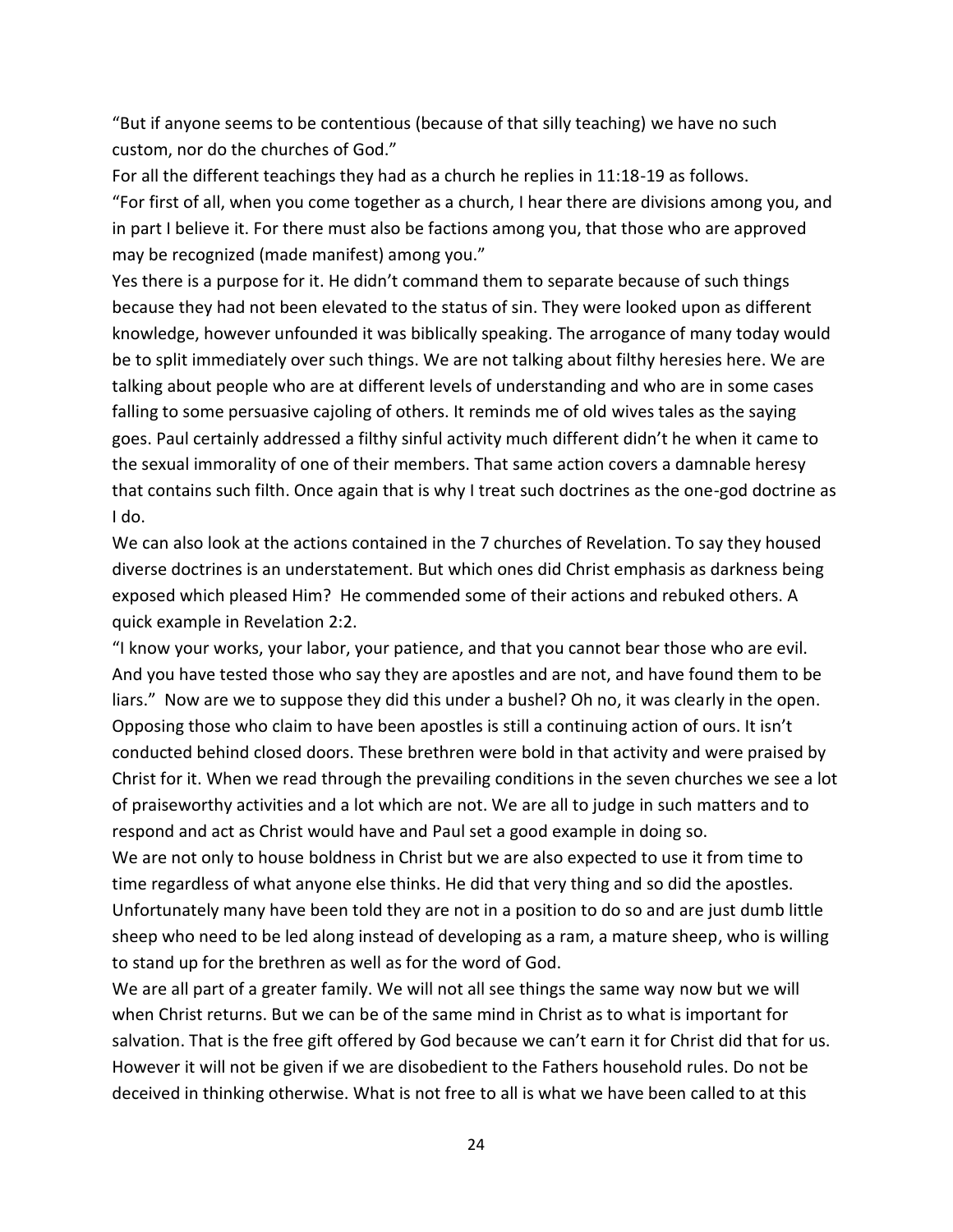time in the plan of salvation. Not only is it not free it is only offered to a relatively small number in the grand scheme of things. We are called to qualify for the number three function in the family of God the Father. That is not a shallow thing. It is an awesome undertaking by the Creators. It isn't for everyone. You have been called to that purpose. Satan is doing everything he can to deceive you from that truth. It is not based on a free gift premise as salvation is, but on the premise of righteous works, a calling with a reward. Do we believe that? If so what are we doing about it that will convince the Father and the Son we are willing to lay down our lives for our fellow brethren. If you think laying low now and waiting for the right time is the solution you are horribly mistaken. I often read Proverbs 31:10-31 to see exactly what my Savior/Husband expects of me. It's a lot of work in serving the family in love. True working love based on the commandments of God not some satanic FFT version which has captured the minds of men devoid of the spirit of God.

I am not afraid to judge in matters such as these which we have discussed. We are all commanded to do so. I use the patterns in the bible as my witnesses in doing that. They are the precepts I follow to give me insight and testimony into a particular subject or decision to be made. There are many winds of doctrine blowing around today, some are unto death and some are not. Some are innocent error and confusion and some are not. We need to judge between them as Paul instructed the Corinthians to do. However there are times which are not so pleasantly dealt with.

Acts 20:29-30;

"For I know this that after my departure savage wolves will come in among you, not sparing the flock. Also from among yourselves men will rise up, speaking perverse things to draw away the disciples after themselves."

My memory is still fresh as to the filthy angels of light who rose up in the WCG and did that very thing. It is still going on today in many organizations and groups. None of us, no not one should be seeking a following or looking at the brethren as a meal ticket. We are to be following Christ and no other. We are to be making our own living so that we can assist in supporting those in the body with earthly things needed for ones wellbeing who are not capable to do so due to injury or great age. That does not mean there is not a need for pastors who can be supported by the church to conduct pastoral responsibilities. I am not one of them for I am not a pastor. Paul warned us through the Thessalonians that a very strong delusion would descend on the body because they did not receive the love of the truth, that they may be saved. We must not fall for the unrighteous deception of a false christ regardless of what shape or form it is presented to us in. That happens when our relationship with our Savior/Husband is weakened by another being allowed to step in between us and whisper falsehoods into our minds. That is what happened to mother Eve. It will not happen to the second Eve and thus the need for a qualifying process of time to bear it out. We need to spend time every day of our lives with our Husband speaking to us and us speaking to Him. He speaks to us in scriptures and us to Him in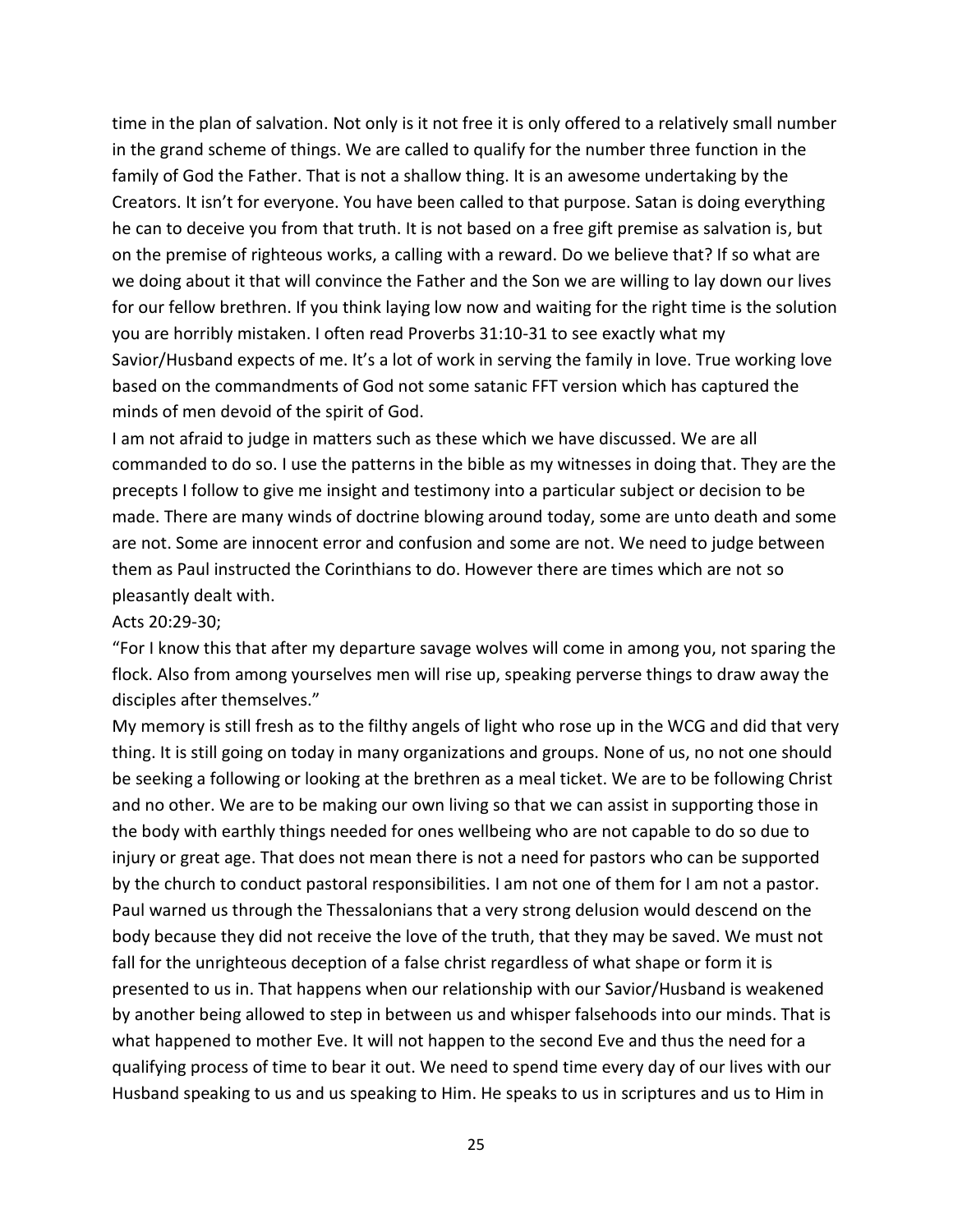prayer. That is what gives us the strength to discern and judge in matters in a Godly way. We can expose darkness in many ways. It can be done publically and privately. Publically when it involves and elder or one who considers himself to be one regardless of the sin they are committing or fostering on the brethren in their sphere of influence.

1 Timothy 5:19-20;

"Do not receive an accusation against an elder except from two or three witnesses. Those who are sinning rebuke in the presence of all, that the rest also may fear."

That is just one of many examples and instructions we are to follow.

An example of privately is when talking about one of the brethren as in James 5:19-20; "Brethren if anyone among you wanders from the truth and someone turns him back, let him know that he who turns a sinner from the error of his way will save a soul from death and cover a multitude of sins."

Either case there is a boldness and real humility in Christ which needs to be displayed. Thoughtful platitudes don't cut it and hiding under a bushel will bring a real bad judgment upon the one doing so who is capable of knowing better. The circumstances will determine the venue as being public or private. I have a deep concern for all the churches. Useless doctrines of the great ones are continuing to separate brethren. We hear the fevered pitches growing; I am of United, I am of COGWA, I am of Living, I am of Philadelphia, I am of Restored. Plug in any name you wish for there are undoubtedly many others with more being added all the time. This type of useless mind control separates brethren from Christ and builds rivalries and contentions and above all hatred for others. Please repeat to yourself over and over again; I am of Christ, I am of Christ, and develop a one on one relationship with Him and a result of that will be a deep and abiding love for the rest of His body wherever they may be found, even to the least of them in the sight of the great ones. Please remember we are not only being offered the free gift of salvation which does have conditions, but we are also at this time called to function as the bride, the mother, in the household of the Father. That is a very detailed loving function which will be recognizable to the Father and our Savior/Husband by our actions, by our works. To make that a reality we must put on the mind of Christ. To do that we need to know Him intimately and do what He did in boldness, in humility, in mercy, in love, in compassion, an in laying down our lives for the called of the Father. It is not just enough to be called, for we still need to be chosen by Christ, and then remain faithful to Him unto the end.

As scripture declares to us; there is no other way or means to salvation without going through Jesus the Christ. Satan knows this and is doing everything he is allowed to do to present a false Christ to this confused world. We have the responsibility to proclaim a gospel about the real Jesus Christ. How are you doing on that score personally?

Lots to think about brethren. Do we in fact understand who and what the real Jesus Christ was, is, and will be; as a man and in His fullness and Glory? Can we identify the real Jesus Christ! Do we in fact function as He did, does, and will?